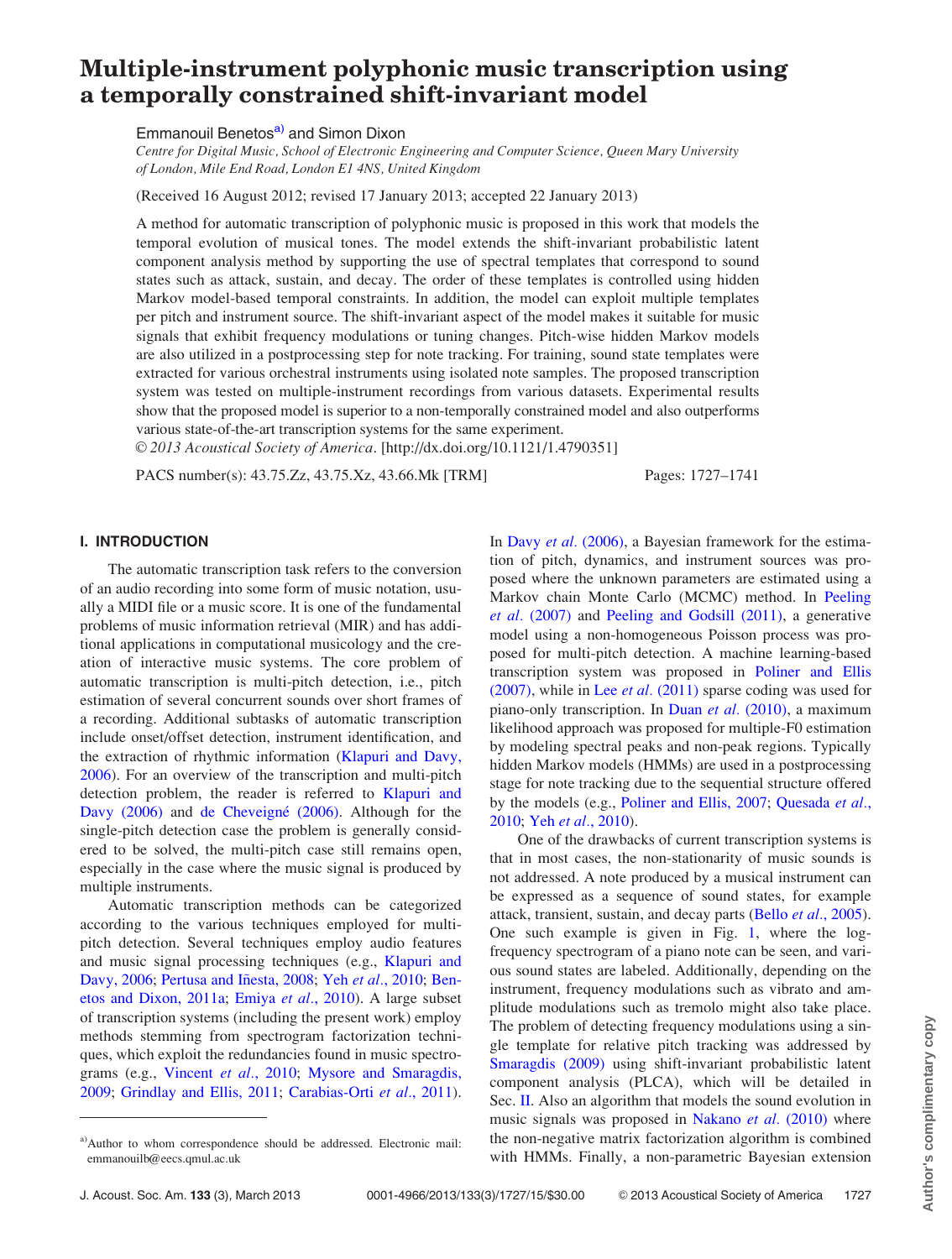<span id="page-1-0"></span>

FIG. 1. (Color online) Log-frequency spectrogram of a B1 piano note (constant-Q transform with 60 bins/octave and lowest frequency at 27.5 Hz). The attack and release parts of the note can be seen in the marked areas around frames 50 and 250, respectively.

of the non-negative matrix factorization algorithm for analyzing music spectrograms was proposed by [Nakano](#page-13-0) et al. [\(2011\)](#page-13-0), where a model with infinite-state spectral bases was proposed.

The motivation for this work is to (1) propose a model that can deal with tuning and frequency modulations in music sounds by employing shift-invariance, (2) propose a model that will express the temporal evolution of sounds, and (3) integrate these aforementioned features in a multiple-source, multiple-pitch template model for automatic music transcription. Specifically, the model extends the shift-invariant PLCA technique by adding temporal constraints using multiple HMMs. Spectral templates that correspond to each sound state of a note are used across the complete pitch ranges of multiple orchestral instruments. The sequence of these sound states within a produced note is constrained via pitch-wise HMMs.

At the same time, the shift-invariance of the model supports the presence of tuning changes and frequency modulations within the music signal. A preliminary version of the proposed model was presented in [Benetos and Dixon \(2012\)](#page-13-0). For the experiments reported in this paper, several sound state templates were extracted using an unsupervised singlepitch version of the proposed model, using the MAPS ([Emiya](#page-13-0) et al., 2010) and RWC (Goto et al.[, 2003\)](#page-13-0) databases. Experiments were performed using three widely used transcription datasets, and results are reported using several error metrics. It is shown that the proposed model outperforms a non-temporally constrained convolutive probabilistic model ([Benetos and Dixon, 2011b](#page-13-0)) using the same time-frequency representation and note tracking steps. Also, the system is shown to outperform other state-of-the-art transcription systems for the same experiments. Finally, this model can also be applied for instrument identification in poly-phonic music. Instrument assignment experiments are made using the MIREX multi-F0 woodwind recording, where the proposed system produced promising results.

The outline of this paper is as follows. In Sec.  $II$ , the PLCA and shift-invariant PLCA methods are presented along with related applications of these methods to automatic music transcription and pitch tracking. The proposed temporally constrained convolutive model for single-pitch detection is detailed in Sec. [III,](#page-3-0) while the multi-pitch model is described in Sec. [IV](#page-4-0). Section [V](#page-7-0) presents the HMM-based postprocessing step for note tracking. The employed training and test datasets, error metrics, and experimental results on automatic music transcription using the proposed model are shown in Sec. [VI.](#page-7-0) Finally, conclusions are drawn and future directions are indicated in Sec. [VII](#page-12-0).

## II. RELATED WORK

#### A. PLCA

PLCA is a subspace analysis technique proposed in [Smaragdis](#page-14-0) et al. (2006). It can be viewed as a probabilistic extension of the non-negative matrix factorization (NMF) algorithm ([Lee and Seung, 1999\)](#page-13-0) using the Kullback–Leibler cost function, providing a framework that is easy to generalize and interpret. PLCA can also offer a convenient way to incorporate priors over the parameters and control the resulting decomposition, for example using entropic priors [\(Shashanka](#page-13-0) et al., 2008). In PLCA, the input spectrogram, which must be scaled to have integer entries, is modeled as the histogram of the draw of  $N$  independent random variables  $(\omega_n, t_n)$ , which are distributed according to  $P(\omega, t)$ ( $\omega$  denotes frequency, and  $t$  time) and a component activity matrix.

There are two ways of modeling  $P(\omega,t)$ , using symmetric or asymmetric factorizations. For the symmetric model,  $P(\omega, t)$  is expressed as a mixture of two-dimensional latent factors with each factor being a product of one-dimensional marginal distributions [\(Shashanka](#page-13-0) et al., 2008) and can be expressed as

$$
P(\omega, t) = \sum_{z} P(z)P(\omega|z)P(t|z),
$$
\n(1)

where  $z$  is the component index,  $P(z)$  refers to the component weights,  $P(\omega|z)$  is the spectral template that corresponds to the zth component, and  $P(t|z)$  describes the time-varying energy of each component. In the context of music signal analysis, the components (or latent factors) typically refer to the constituent elements of a spectrogram (e.g., pitches or instrument sources).

The asymmetric factorization, which is called PLCA, treats  $\omega$  and t differently and decomposes  $P(\omega, t)$  as a product of a spectral basis matrix and a component activity matrix. It can be expressed as

$$
P(\omega, t) = P(t) \sum_{z} P(\omega|z) P(z|t), \qquad (2)
$$

where z is the component index,  $P(t)$  is the energy of the input spectrogram (known quantity),  $P(\omega|z)$  is the spectral template that corresponds to the zth component, and  $P(z|t)$  is the activation of the zth component. To estimate the unknown parameters  $P(\omega|z)$  and  $P(z|t)$ , iterative update rules are applied, using the Expectation–Maximization (EM) algorithm [\(Dempster](#page-13-0) et al.[, 1977](#page-13-0)). The derivation of the EM algorithm for PLCA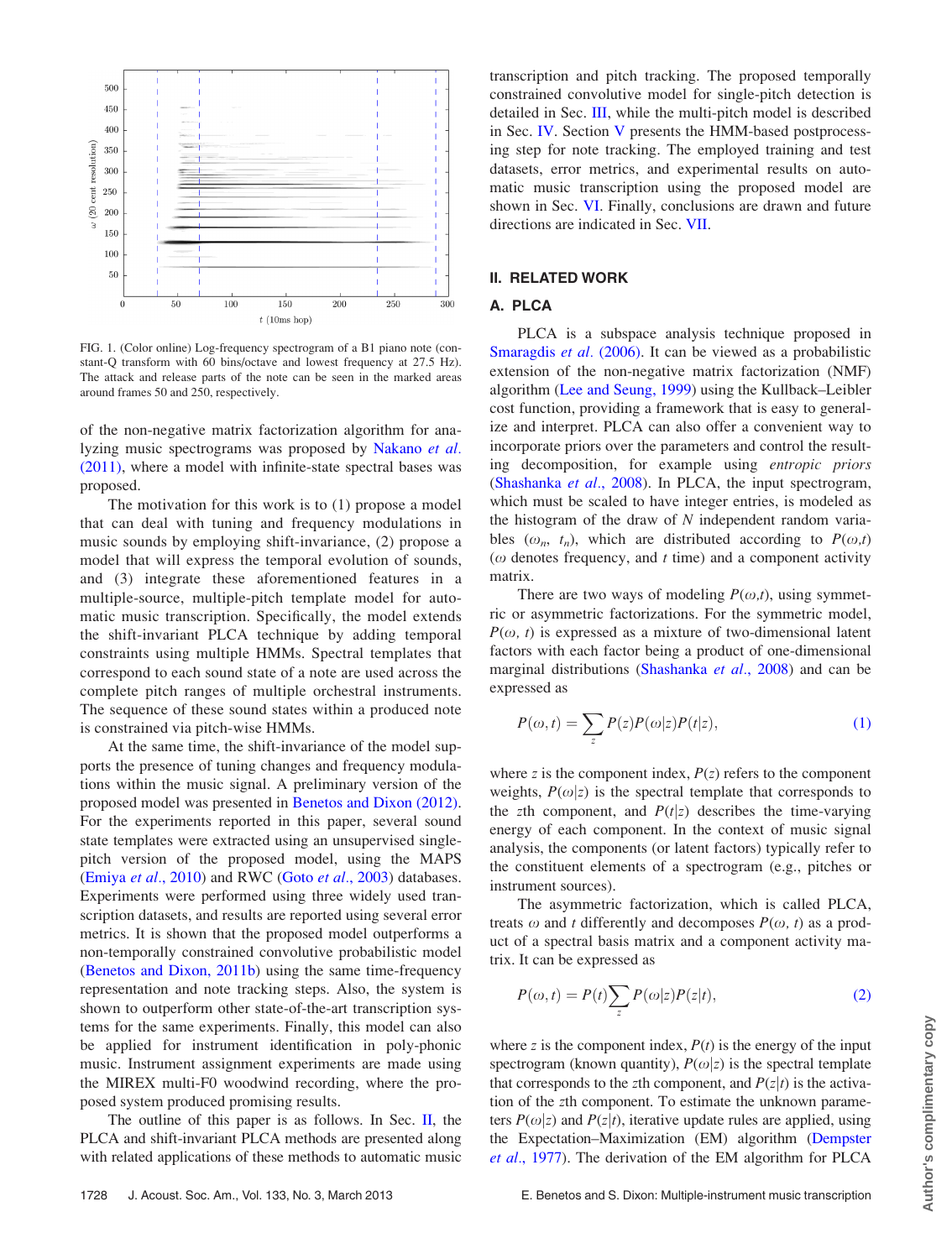can be found in [Smaragdis and Raj \(2007\).](#page-13-0) The update rules are guaranteed to converge to a local minimum.

Concerning PLCA-based work on music signal analysis, [Grindlay and Ellis \(2011\)](#page-13-0) proposed an extension to the PLCA model for multiple-instrument transcription, supporting templates for multiple instrument sources. The notion of eigeninstruments was presented, by modeling the fixed spectral templates as a linear combination of basic instrument models in a training step. Sparsity was enforced on the pitch activity matrix and the source contribution matrix by modifying the model update equations. Experiments were performed on J. S. Bach duets and on pairs of tracks from the multi-track MIREX multi-F0 woodwind recording [\(MIREX,](#page-13-0) [2007\)](#page-13-0), which is also used in this work.

In [Mysore \(2010\)](#page-13-0), temporal constraints were incorporated into the PLCA model for music signal analysis. This non-negative hidden Markov model expressed each note using a set of spectral templates linked to a hidden state in an HMM. Parameter estimation was achieved using the PLCA update rules combined with the HMM forwardbackward procedure [\(Rabiner, 1989](#page-13-0)). An extension for two sources was also proposed by Mysore for source separation, which employed factorial HMMs [\(Ghahramani and Jordan,](#page-13-0) [1997\)](#page-13-0). It should be noted that the model of [Mysore \(2010\)](#page-13-0) cannot be used directly for automatic music transcription; the proposed approach extends the model of [Mysore \(2010\)](#page-13-0) by incorporating shift-invariance across log-frequency and by introducing a sound state-pitch-instrument hierarchy instead of a component-source hierarchy.

# B. Shift-invariant PLCA

Incorporating a shift-invariant model into the PLCA framework is practical because the sum of two random variables corresponds to a convolution of their distribution. Shift-invariant PLCA [\(Smaragdis](#page-14-0) et al., 2008) was proposed for extracting shifted structures in non-negative data. It has been used in music signal processing applications using a normalized log-frequency spectrogram as an input because a shift over log-frequency corresponds to a pitch change. The shift-invariant PLCA (SI-PLCA) model can be defined as

$$
P(\omega, t) = \sum_{z} P(z) \sum_{f} P(\omega - f|z) P(f, t|z), \tag{3}
$$

where  $\omega$  is the log-frequency index, z the component index, and f the shifting factor.  $P(\omega - f|z) = P(\mu|z)$  denotes the spectral template for the zth component,  $P(f,t|z)$  the timevarying pitch shifting, and  $P(z)$  the component prior. Again the EM algorithm can be used for deriving update rules for the unknown parameters. An example of an SI-PLCA model is given in Fig. 2, where the input log-frequency spectrogram of a violin glissando is decomposed into a spectral template and a pitch impulse distribution.

In [Smaragdis \(2009\)](#page-13-0), the SI-PLCA model was used for relative pitch tracking, where sparsity was enforced on the unknown matrices using an entropic prior. [Mysore and](#page-13-0) [Smaragdis \(2009\)](#page-13-0) used the SI-PLCA model for multipleinstrument relative pitch tracking, tested on the MIREX multi-F0 recording [\(MIREX, 2007\)](#page-13-0). For eliminating octave errors, a sliding-Gaussian Dirichlet prior was used in the model, while a temporal continuity constraint using a Kalman filter type smoothing was applied to  $P(f, t|z)$  to extract a smooth pitch track.

More recently, an extension of the SI-PLCA algorithm was proposed for harmonic signals by [Fuentes](#page-13-0) et al. (2011). Each note is modeled as a weighted sum of narrowband logspectra that are also shifted across log-frequency. This



FIG. 2. A shift-invariant PLCA decomposition of a violin glissando (constant-Q transform with 120 bins/octave and lowest frequency at 27.5 Hz) with  $z = 1$ . (a) Input log-frequency spectrogram, (b) spectral template  $P(\mu|z)$ , (c) pitch shift  $P(f, t|z)$ .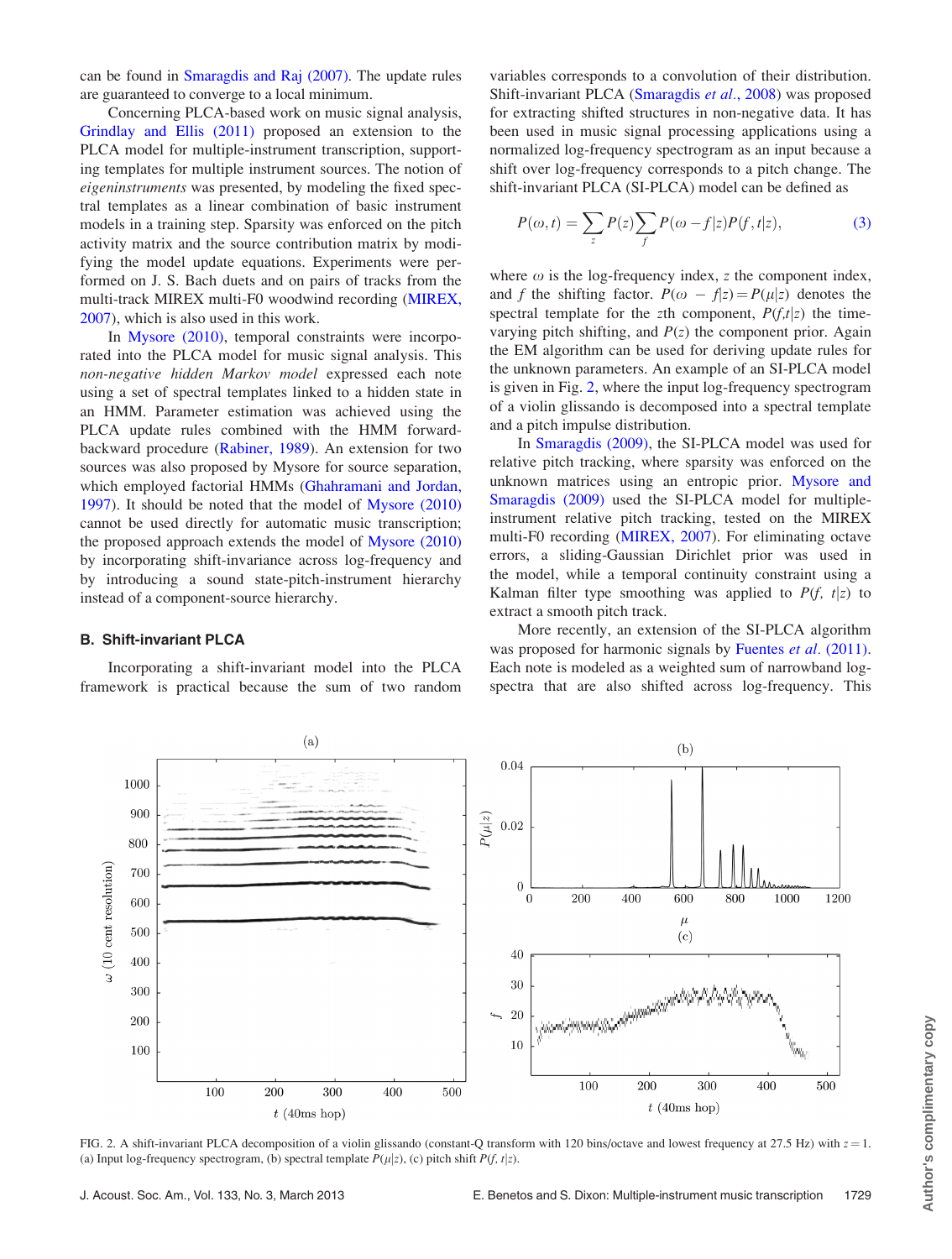<span id="page-3-0"></span>approach is a convolutive probabilistic formulation of the har-monic NMF algorithm proposed by [Vincent](#page-14-0) (Vincent et al., [2010](#page-14-0)) with added time dependence for the weights of the narrowband spectra. The harmonic SI-PLCA method was tested for single-pitch detection on isolated note samples, and a model was proposed for multi-pitch detection. An asymmetric minimum variance prior was also incorporated into the parameter update rules to eliminate any harmonic errors.

Finally, the authors proposed an extension of the shift-invariant PLCA model for automatic transcription in [Benetos and Dixon \(2011b\).](#page-13-0) The model supported the use of one spectral template per pitch and instrument source. Each template could be shifted across log-frequency in a semitone range around the ideal pitch position. This system was also publicly evaluated in the MIREX 2011 competition ([MIREX,](#page-13-0) [2007](#page-13-0)), where it ranked second in the note tracking task.

#### III. SINGLE-PITCH MODEL

In this section, a temporally constrained shift-invariant model first introduced by the authors in [Benetos and Dixon](#page-13-0) [\(2011c\)](#page-13-0) will be presented. The model expresses the evolution of monophonic music sounds as a sequence of sound state templates, shifted across log-frequency. The motivation behind it is to address drawbacks of current pitch detection approaches by (1) explicitly modeling sound states instead of using a constant spectral template for a complete note event, as in [Smar](#page-13-0)[agdis \(2009\)](#page-13-0), [Mysore and Smaragdis \(2009\),](#page-13-0) and [Grindlay and](#page-13-0) [Ellis \(2011\)](#page-13-0) and (2) incorporating shift-invariance into the model to support the detection of notes that exhibit frequency modulations and tuning changes, extending the work done in [Mysore \(2010\)](#page-13-0) and [Nakano](#page-13-0) et al. (2010). Finally, compared to the NMF-based work in [Nakano](#page-13-0) *et al.* (2010), the parameters for the temporal constraints are learned from a hidden Markov model instead of being pre-defined.

#### A. Formulation

The proposed method can be named as HMM-constrained SI-PLCA. The notion is that the input log-frequency spectrogram  $V_{\omega t}$  is decomposed as a sum of sound state spectral templates that are shifted across log-frequency, producing a pitch track. Each sound state  $q$  is constrained using an HMM. Here,  $\omega \in [1, \Omega]$  is the log-frequency index and  $t \in [1, T]$  the time index. The model in terms of the observations is defined as

$$
P(\overline{\omega}) = \sum_{\overline{q}} \Big( P(q_1) \prod_t P(q_{t+1}|q_t) \Big) \Big( \prod_t P(\overline{\omega}_t|q_t) \Big), \quad (4)
$$

where  $\overline{\omega}$  is the complete sequence of draws for all time frames (observable via  $V_{\omega,t}$ ),  $\overline{q}$  is the sequence of draws of q,  $P(q_1)$  is the sound state prior distribution,  $P(q_{t+1}|q_t)$  is the state transition matrix,  $P(\overline{\omega}_t|q_t)$  is the observation probability given a state, and  $\overline{\omega}_t$  is the sequence of draws of  $\omega$  at the *t*th frame.

The observation probability is calculated as

$$
P(\overline{\omega}_t|q_t) = \prod_{\omega_t} P_t(\omega_t|q_t)^{V_{\omega,t}}
$$
\n(5)

because  $V_{\omega,t}$  represents the number of times  $\omega$  has been drawn at time t.  $P_t(\omega_t|q_t)$  is decomposed as

$$
P_t(\omega_t|q_t) = \sum_{f_t} P(\omega_t - f_t|q_t) P_t(f_t|q_t).
$$
\n(6)

Equation (6) denotes the spectrum reconstruction for a given state.  $P(\omega - f|q) = P(\mu|q)$  are the sound state templates and  $P_t(f|q)$  is the time-dependent pitch track for each state  $(f \in [1, F])$ . The subscript t in  $f_t$ ,  $\omega_t$ ,  $q_t$  denotes the values of the random variables  $f$ ,  $\omega$ ,  $q$  taken at frame t. It should also be noted that the observation probability of Eq. (5) is computed in the log-domain to avoid any underflow errors.

Thus the generative process for the proposed model is as follows:

(1) Choose an initial state according to  $P(q_1)$ .

- (2) Set  $t = 1$ .
- (3) Repeat the following steps  $V_t$  times  $(V_t = \sum_{\omega} V_{\omega,t})$ :
	- (a) Choose  $\mu$  according to  $P(\mu_t|q_t)$ .
	- (b) Choose f according to  $P_t(f_t|q_t)$ .
	- (c) Set  $\omega_t = \mu_t + f_t$ .
- (4) Choose a new state  $q_{t+1}$  according to  $P(q_{t+1}|q_t)$ .
- (5) Set  $t = t + 1$  and go to step 3 if  $t < T$ .

## B. Parameter estimation

The unknown parameters  $P(\mu_t|q_t)$  and  $P_t(f_t|q_t)$  can be estimated by maximizing the log-likelihood of the data, using the EM algorithm [\(Dempster](#page-13-0) et al., 1977). The update equations are a combination of the SI-PLCA update rules and the HMM forward-backward algorithm [\(Rabiner, 1989\)](#page-13-0). The posterior distribution of the model is given by  $P(f, \overline{q}|\overline{\omega})$ , where f is the sequence of draws of f.

For the Expectation step, we compute the contribution of the latent variables  $f, q$  over the complete model reconstruction:

$$
P_t(f_t, q_t|\overline{\omega}) = \frac{P_t(f_t|\overline{\omega}, q_t)P_t(\overline{\omega}, q_t)}{P(\overline{\omega})}P_t(f_t|\omega_t, q_t)P_t(q_t|\overline{\omega}),
$$
\n(7)

where

$$
P_t(f_t|\omega_t, q_t) = \frac{P(\omega_t - f_t|q_t)P_t(f_t|q_t)}{\sum_{f_t} P(\omega_t - f_t|q_t)P_t(f_t|q_t)},
$$
\n(8)

$$
P_t(q_t|\overline{\omega}) = \frac{P_t(\overline{\omega}, q_t)}{\sum_{q_t} P_t(\overline{\omega}, q_t)} = \frac{\alpha_t(q_t) \beta_t(q_t)}{\sum_{q_t} \alpha_t(q_t) \beta_t(q_t)}.
$$
(9)

Equation (7) is the posterior of the hidden variables over the observations and is computed using the fact that  $P_t(f_t|\overline{\omega}, q_t) = P_t(f_t|\omega_t, q_t)$ . Equation (8) is computed using Bayes' rule and the notion that  $P(\omega_t | f_t, q_t) = P(\omega_t - f_t | q_t)$ . Equation (9) is the time-varying contribution of each sound state and is derived from the following:

$$
P_t(\overline{\omega}, q_t) = P(\overline{\omega}_1, \overline{\omega}_2, ..., \overline{\omega}_t, q_t) P(\overline{\omega}_{t+1}, \overline{\omega}_{t+2}, ..., \overline{\omega}_T | q_t)
$$
  
=  $\alpha_t(q_t) \beta_t(q_t),$  (10)

where T is the total number of frames, and  $\alpha_t(q_t)$  and  $\beta_t(q_t)$  are the HMM forward and backward variables ([Rabiner, 1989\)](#page-13-0), respectively.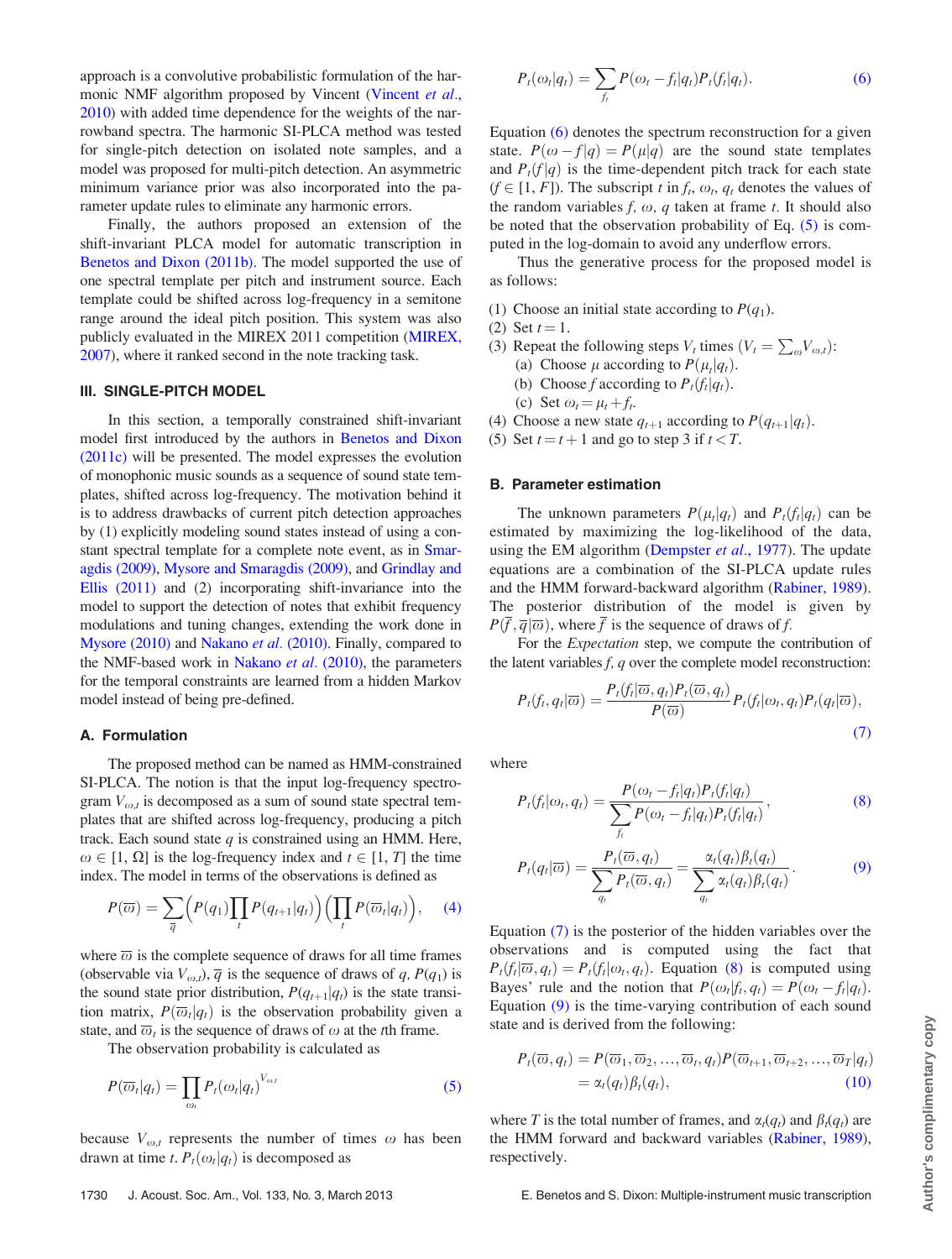<span id="page-4-0"></span>The forward variable  $\alpha_t(q_t)$  can be computed recursively using the forward-backward algorithm as follows:

$$
\alpha_1(q_1) = P(\overline{\omega}_1|q_1)P(q_1),
$$
  
\n
$$
\alpha_{t+1}(q_{t+1}) = \left(\sum_{q_t} P(q_{t+1}|q_t)\alpha_t(q_t)\right) \cdot P(\overline{\omega}_{t+1}|q_{t+1}),
$$
\n(11)

while the backward variable  $\beta_t(q_t)$  can be computed as

$$
\beta_T(q_T) = 1,\n\beta_t(q_t) = \sum_{q_{t+1}} \beta_{t+1}(q_{t+1}) P(q_{t+1}|q_t) P(\overline{\omega}_{t+1}|q_{t+1}).
$$
\n(12)

The posterior for the sound state transition matrix is given by

$$
P_{t}(q_{t}, q_{t+1}|\overline{\omega}) = \frac{P_{t}(\overline{\omega}, q_{t}, q_{t+1})}{\sum_{q_{t}} \sum_{q_{t+1}} P_{t}(\overline{\omega}, q_{t}, q_{t+1})}
$$
  
= 
$$
\frac{\alpha_{t}(q_{t}) P(q_{t+1}|q_{t}) \beta_{t+1}(q_{t+1}) P(\overline{\omega}_{t+1}|q_{t+1})}{\sum_{q_{t}, q_{t+1}} \alpha_{t}(q_{t}) P(q_{t+1}|q_{t}) \beta_{t+1}(q_{t+1}) P(\overline{\omega}_{t+1}|q_{t+1})}.
$$
(13)

For the Maximization step, we derive the update equations for the unknown parameters  $P(\mu|q)$ ,  $P_t(f_t|q_t)$ ,  $P(q_{t+1}|q_t)$ , and  $P(q_1)$  using the computed posteriors:

$$
P(\mu|q) = \frac{\sum_{f,t} V_{\omega,t} P_t(f,q|\overline{\omega})}{\sum_{\omega,f,t} V_{\omega,t} P_t(f,q|\overline{\omega})},
$$
\n(14)

$$
P_t(f_t|q_t) = \frac{\sum_{\omega_t} V_{\omega,t} P_t(f_t, q_t|\overline{\omega})}{\sum_{f_t, \omega_t} V_{\omega,t} P_t(f_t, q_t|\overline{\omega})},
$$
\n(15)

$$
P(q_{t+1}|q_t) = \frac{\sum_{t} P_t(q_t, q_{t+1}|\overline{\omega})}{\sum_{q_{t+1}} \sum_{t} P_t(q_t, q_{t+1}|\overline{\omega})},
$$
\n(16)

$$
P(q_1) = P_1(q_1|\overline{\omega}).
$$
\n(17)

After estimating the unknown parameters, the activation of each sound state is given by

$$
P_t(q_t|\overline{\omega})\sum_{\omega}V_{\omega,t}.\tag{18}
$$

An example of the single-source model is given in Fig. [3](#page-5-0), where the 10-cent resolution log-frequency spectrogram of a B1 piano note from the MAPS database [\(Emiya](#page-13-0) et al., 2010) is used as input. Here, a four-state left-to-right HMM is used. The temporal succession of spectral templates can be seen in Fig. [3\(d\).](#page-5-0)

#### IV. MULTI-PITCH MODEL

Here we will extend the single-source model of Sec. [III](#page-3-0) for supporting multiple sources as well as multiple components per source. The goal is to create a multi-pitch detection system for multiple instruments, supporting also multiple sets of sound state tem-plates per source. At the same time, the model will be able to support tuning changes and frequency modulations using a shift-invariant formulation. For modeling, the temporal evolution of the sound state templates, one HMM will be linked with each pitch. Sparsity will also be enforced on certain distributions, as in [Grindlay and Ellis \(2011\)](#page-13-0) and [Benetos](#page-13-0) [and Dixon \(2011b\)](#page-13-0) for further constraining the solution. All of the preceding features will allow for an informative representation of the input music signal, addressing some drawbacks of current multi-pitch detection systems.

# A. Formulation

This model decomposes an input log-frequency spectrogram  $V_{\omega,t}$  as a series of sound state templates per source and pitch, a shifting parameter per pitch, a pitch activation, a source activation, and a sound state activation. The sound state sequence for each pitch  $p = 1,..., 88$  (denoting notes A0 to C8) is constrained using a corresponding HMM. The proposed model can be given in terms of the observations as

$$
P(\overline{\omega}) = \sum_{\overline{q}^{(1)}} \cdots \sum_{\overline{q}^{(88)}} P(q_1^{(1)}) \cdots P(q_1^{(88)})
$$

$$
\times \left( \prod_t P(q_{t+1}^{(1)} | q_t^{(1)}) \right) \cdots \left( \prod_t P(q_{t+1}^{(88)} | q_t^{(88)}) \right)
$$

$$
\times \left( \prod_t P(\overline{\omega}_t | q_t^{(1)}, \dots, q_t^{(88)}) \right), \qquad (19)
$$

where  $\overline{q}^{(p)}$  refers to the state sequences for a given pitch,  $P(q_1^{(p)})$ is the sound state prior distribution for pitch p,  $P(q_{t+1}^{(p)} | q_t^{(p)})$  is the sound state transition matrix, and  $P(\overline{\omega}_t|q_t^{(1)},...,q_t^{(88)})$  is the observation probability.

The observation probability is calculated as

$$
P(\overline{\omega}_t|q_t^{(1)},...,q_t^{(88)}) = \prod_{\omega_t} P_t(\omega_t|q_t^{(1)},...,q_t^{(88)})^{V_{\omega,t}},
$$
\n(20)

where

$$
P_t\left(\omega_t|q_t^{(1)},\ldots,q_t^{(88)}\right) = \sum_{s_t, p_t, f_t} P_t(p_t) P_t(s_t|p_t) P\left(\omega_t - f_t|s_t, p_t, q_t^{(p_t)}\right) P_t(f_t|p_t).
$$
\n(21)

In Eq.  $(21)$ , s denotes the instrument sources, f is the logfrequency pitch shifting parameter, and  $q^{(p)}$  is the sound state sequence linked to pitch  $p$ .  $P_t(p)$  is the pitch activity matrix (which is the output of the transcription system), and  $P_t(s|p)$  is the contribution of each instrument source for each pitch across time.  $P(\omega - f | s, p, q^{(p)}) = P(\mu | s, p, q^{(p)})$  denotes a spectral template for the qth sound state, pth pitch and sth source, and  $P_t(f|p)$  is the time- and pitch-dependent log-frequency shifting distribution. For computing Eq. (21), we exploit the fact that  $P(\omega_t - f_t|s_t, p_t, q_t^{(1)}, ..., q_t^{(88)}) = P(\omega_t - f_t|s_t, p_t, q_t^{(p_t)})$ . To constrain the pitch shifting  $f$  so that each sound state template is associated with a single pitch, the shifting occurs in a semitone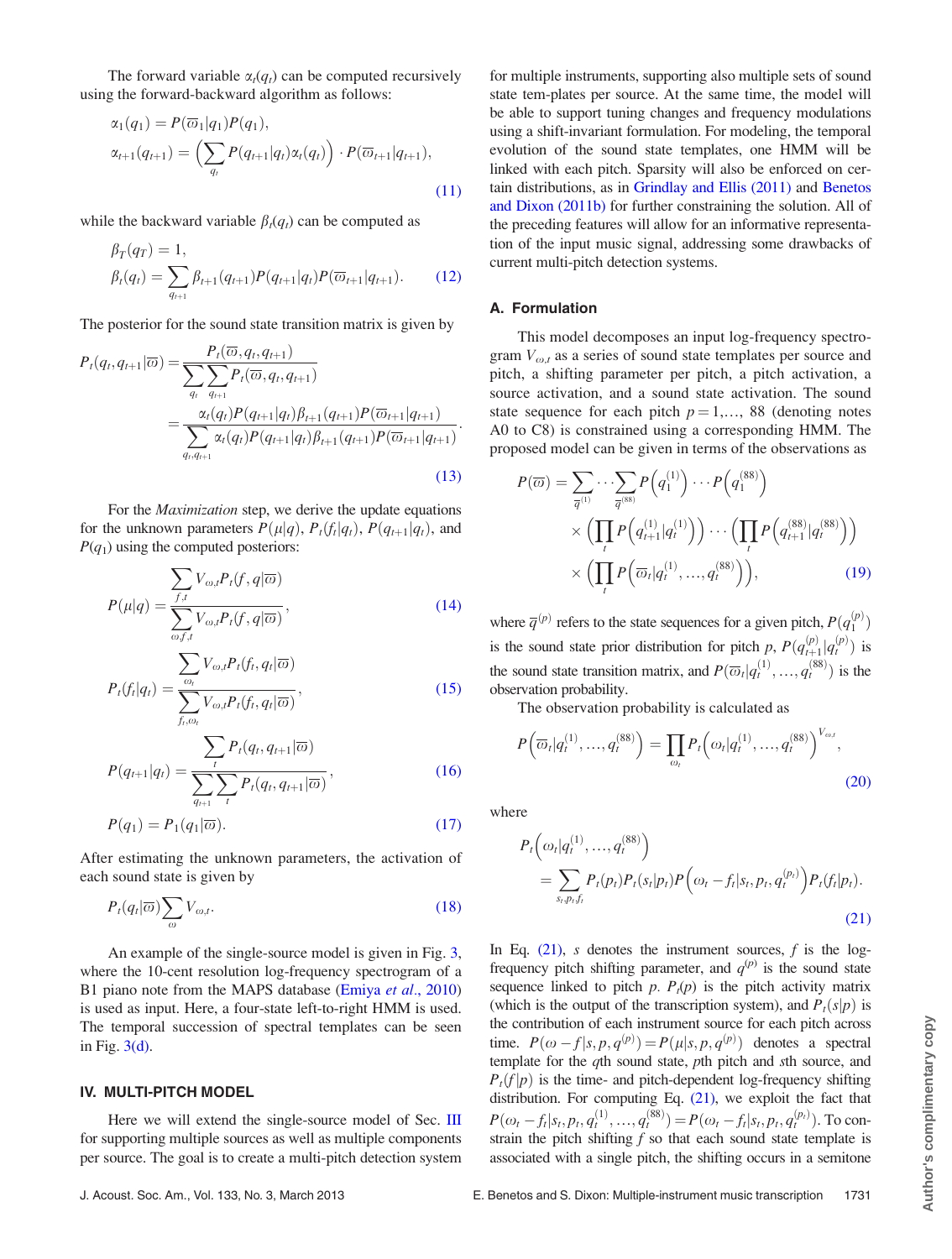<span id="page-5-0"></span>

FIG. 3. (a) Log-frequency spectrogram  $V_{\omega,t}$  of a B1 piano note. (b) Approximation of the spectrogram using estimated parameters from the single-source model. (c) Spectral templates  $P(\mu|q)$ . (d) Sound state activation  $P_t(q_t|\overline{\omega})\sum_{\omega}V_{\omega,t}$ . (e) Sound state transition matrix  $P(q_{t+1}|q_t)$ . (f) Sound state priors  $P(q_1)$ .

range around the ideal position of each pitch. Thus because we are using in this paper a log-frequency representation with a spectral resolution of 60 bins/octave,  $f \in [-2, 2]$ .

Thus the generative process for the multi-pitch model is as follows:

- (1) Choose initial states for each p according to  $P(q_1^{(p)})$ .
- (2) Set  $t = 1$ .
- (3) Repeat the following steps  $V_t$  times  $(V_t = \sum_{\omega} V_{\omega,t})$ :
	- (a) Choose p according to  $P_t(p_t)$ .
	- (b) Choose *s* according to  $P_t(s_t|p_t)$ .
	- (c) Choose f according to  $P_t(f_t|p_t)$ .
	- (d) Choose  $\mu$  according to  $P(\mu_t|s_t, p_t, q_t^{(p_t)})$ .
	- (e) Set  $\omega_t = \mu_t + f_t$ .
- (4) Choose new states  $q_{t+1}^{(p)}$  for each p according to  $P(q_{t+1}^{(p)}|q_t^{(p)}).$
- (5) Set  $t = t + 1$  and go to step 3 if  $t < T$ .

## B. Parameter estimation

As in Sec. [III,](#page-3-0) the unknown model parameters can be estimated using the EM algorithm ([Dempster](#page-13-0) *et al.*, 1977). For the Expectation step, the posterior of all hidden variables is given by

$$
P_{t}\left(f_{t}, s_{t}, p_{t}, q_{t}^{(1)}, \ldots q_{t}^{(88)} | \overline{\omega}\right)
$$
  
=  $P_{t}\left(q_{t}^{(1)}, \ldots q_{t}^{(88)} | \overline{\omega}\right) P_{t}\left(f_{t}, s_{t}, p_{t} | \omega_{t}, q_{t}^{(1)}, \ldots q_{t}^{(88)}\right).$  (22)

Because independent HMMs are used, the joint probability of all pitch-wise sound states over the observations is given by

$$
P_t\left(q_t^{(1)}, \ldots q_t^{(88)}|\overline{\omega}\right) = \prod_{p=1}^{88} P_t\left(q_t^{(p)}|\overline{\omega}\right),\tag{23}
$$

where

$$
P_t\left(q_t^{(p)}|\overline{\omega}\right) = \frac{P_t\left(\overline{\omega}, q_t^{(p)}\right)}{\sum_{q_t^{(p)}} P_t\left(\overline{\omega}, q_t^{(p)}\right)} = \frac{\alpha_t\left(q_t^{(p)}\right)\beta_t\left(q_t^{(p)}\right)}{\sum_{q_t^{(p)}} \alpha_t\left(q_t^{(p)}\right)\beta_t\left(q_t^{(p)}\right)}
$$
\n(24)

and  $\alpha_t(q_t^{(p)})$ ,  $\beta_t(q_t^{(p)})$  are the forward and backward variables for the pth HMM ([Rabiner, 1989\)](#page-13-0), which can be computed recursively using Eqs. [\(11\)](#page-4-0) and [\(12\)](#page-4-0). The second term of Eq.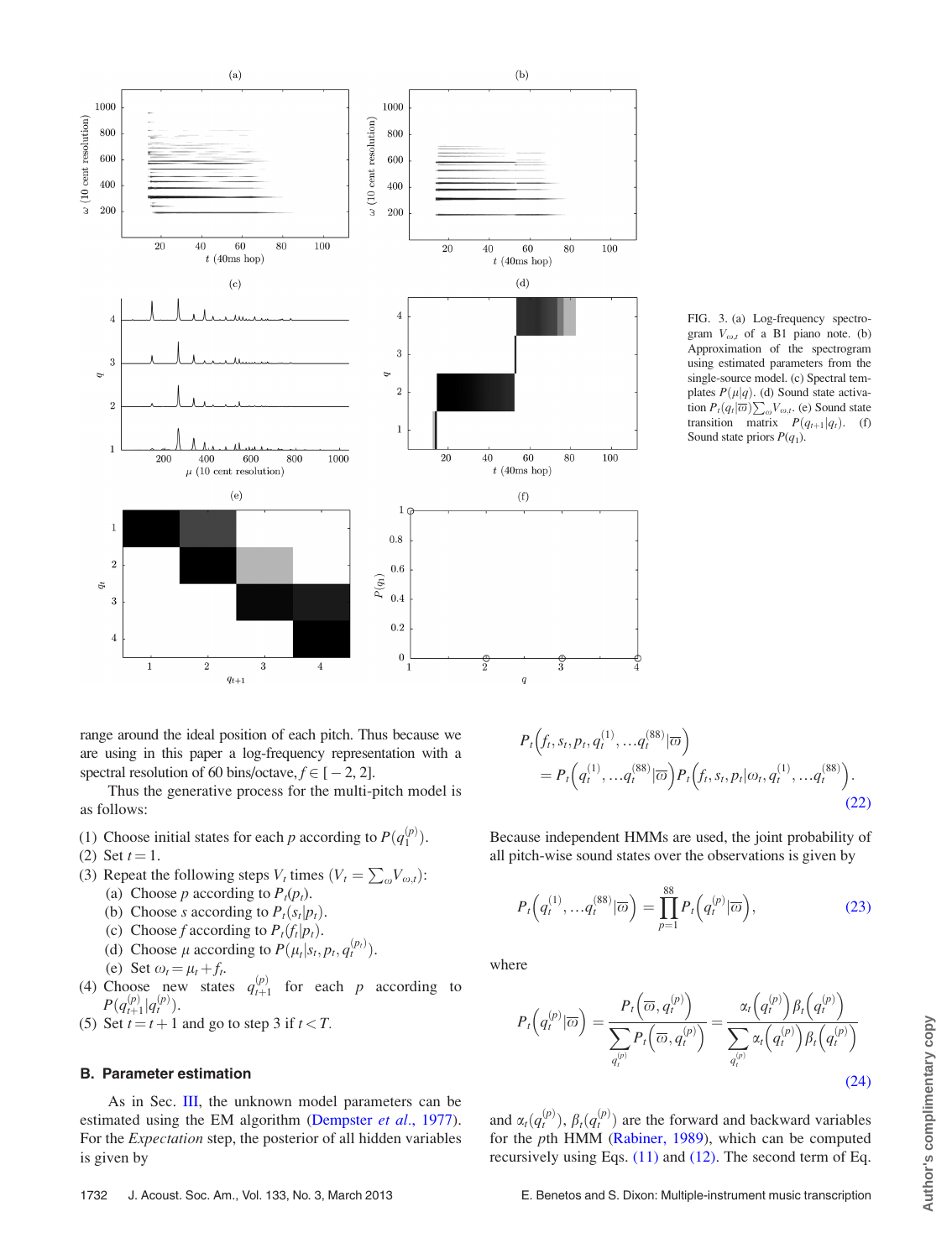<span id="page-6-0"></span>[\(22\)](#page-5-0) can be computed using Bayes' theorem and the independence of the pitch-wise HMMs as

$$
P_{t}\left(f_{t}, s_{t}, p_{t}|\omega_{t}, q_{t}^{(1)}, ..., q_{t}^{(88)}\right)
$$
\n
$$
= P_{t}\left(f_{t}, s_{t}, p_{t}|\omega_{t}, q_{t}^{(p_{t})}\right)
$$
\n
$$
= \frac{P_{t}(p_{t})P\left(\omega_{t} - f_{t}|s_{t}, p_{t}, q_{t}^{(p_{t})}\right)P_{t}(f_{t}|p_{t})P_{t}(s_{t}|p_{t})}{\sum_{p_{t}} P_{t}(p_{t})\sum_{s_{t}, f_{t}} P\left(\omega_{t} - f_{t}|s_{t}, p_{t}, q_{t}^{(p_{t})}\right)P_{t}(f_{t}|p_{t})P_{t}(s_{t}|p_{t})}.
$$
\n(25)

Finally, the posterior probability for the pth pitch transition matrix is given by

$$
P_{t}\left(q_{t+1}^{(p)}, q_{t}^{(p)}|\overline{\omega}\right)
$$
\n
$$
= \frac{\alpha_{t}\left(q_{t}^{(p)}\right)P\left(q_{t+1}^{(p)}|q_{t}^{(p)}\right)\beta_{t+1}\left(q_{t+1}^{(p)}\right)P\left(\overline{\omega}_{t+1}|q_{t+1}^{(p)}\right)}{\sum_{q_{t}^{(p)}}\sum_{q_{t+1}^{(p)}}\alpha_{t}\left(q_{t}^{(p)}\right)P\left(q_{t+1}^{(p)}|q_{t}^{(p)}\right)\beta_{t+1}\left(q_{t+1}^{(p)}\right)P\left(\overline{\omega}_{t+1}|q_{t+1}^{(p)}\right)},
$$
\n(26)

where  $P(\overline{\omega}_t | q_{t-1}^{(p)})$  is given from  $\sum_{i=1}^{\infty} q_i^{(p)} P(\overline{\omega}_t | q_t^{(1)}, ..., q_t^{(88)})$  $P(q_1^{(1)}, ..., q_t^{(p-1)}, q_t^{(p+1)}, ..., q_t^{(88)}),$  where  $\sum_{q_t^{(p)}} q_t^{(p)} = \sum_{q_t^{(1)}} ...$  $q_t^{(p-1)}$  $\vec{z}$  $q_t^{(p+1)} \cdots \overline{\sum} q_t^{(88)}$ 

For the *Maximization* step, the unknown parameters in the model can be computed using the following update equations:

$$
P(\mu|s, p, q^{(p)})
$$
  
= 
$$
\frac{\sum_{f,s,t} \sum_{q_r^{(p)}} V_{\omega,t} P_t(f,s,p,q^{(1)},...,q^{(88)}|\overline{\omega})}{\sum_{\omega f,s,t} \sum_{q_r^{(p)}} V_{\omega,t} P_t(f,s,p,q^{(1)},...,q^{(88)}|\overline{\omega})},
$$
 (27)  

$$
P_t(f_t|p_t)
$$

$$
= \frac{\sum_{\omega_t, s_t} \sum_{q_t^{(1)}} \dots \sum_{q_t^{(88)}} V_{\omega,t} P_t(f_t, s_t, p_t, q_t^{(1)}, \dots, q_t^{(88)} | \overline{\omega})}{\sum_{f_t, \omega_t, s_t} \sum_{q_t^{(1)}} \dots \sum_{q_t^{(88)}} V_{\omega,t} P_t(f_t, s_t, p_t, q_t^{(1)}, \dots, q_t^{(88)} | \overline{\omega})},
$$
\n(28)

$$
P_{t}(s_{t}|p_{t})\n= \frac{\sum_{\omega_{t},f_{t}}\sum_{q_{t}^{(1)}}\cdots\sum_{q_{t}^{(88)}}V_{\omega,t}P_{t}(f_{t},s_{t},p_{t},q_{t}^{(1)},\ldots,q_{t}^{(88)}|\overline{\omega})}{\sum_{s_{t},\omega_{t},f_{t}}\sum_{q_{t}^{(1)}}\cdots\sum_{q_{t}^{(88)}}V_{\omega,t}P_{t}(f_{t},s_{t},p_{t},q_{t}^{(1)},\ldots,q_{t}^{(88)}|\overline{\omega})},
$$
\n(29)

$$
P_{t}(p_{t}) = \frac{\sum_{\omega_{t},f_{t},s_{t}} \sum_{q_{t}^{(1)}} \cdots \sum_{q_{t}^{(88)}} V_{\omega_{t}} P_{t}(f_{t}, s_{t}, p_{t}, q_{t}^{(1)}, \ldots, q_{t}^{(88)} | \overline{\omega})}{\sum_{p_{t},\omega_{t},f_{t},s_{t}} \sum_{q_{t}^{(1)}} \cdots \sum_{q_{t}^{(88)}} V_{\omega_{t}} P_{t}(f_{t}, s_{t}, p_{t}, q_{t}^{(1)}, \ldots, q_{t}^{(88)} | \overline{\omega})},
$$
\n(30)

$$
P(q_{t+1}^{(p)}|q_t^{(p)}) = \frac{\sum_{t} P_t(q_t^{(p)}, q_{t+1}^{(p)}|\overline{\omega})}{\sum_{q_{t+1}^{(p)}} \sum_{t} P_t(q_t^{(p)}, q_{t+1}^{(p)}|\overline{\omega})},
$$
(31)  

$$
P(q_1^{(p)}) = P_1(q_1^{(p)}|\overline{\omega}).
$$
(32)

It should be noted that the proposed multi-pitch transcription system uses pre-extracted sound state templates using the single-pitch model of Sec. [III,](#page-3-0) thus the spectral template update rule of Eq. (27) is not utilized but is included here for completeness. After convergence using the update equations from the EM steps, the output of the system is a pitch activity matrix in MIDI scale and a pitch activity tensor in the resolution of the input time-frequency (T/F) representation, given by

$$
P_t(p)\sum_{\omega} V_{\omega,t},
$$
  
\n
$$
P_t(p)P_t(f|p)\sum_{\omega} V_{\omega,t}.
$$
\n(33)

A time-pitch representation can be created by stacking together matrix slices of tensor  $P_t(p)P_t(f|p)\sum_{\omega}V_{\omega,t}$  for all pitch values. We will denote this time-pitch representation as  $P(f', t)$ , which can be used for pitch visualization purposes or for extracting tuning information. An example of the proposed model is given in Fig. [4](#page-7-0), where the output time-pitch representation  $P(f', t)$  and the MIDI ground-truth of a guitar recording can be seen.

## C. Sparsity

The multi-pitch model can be further constrained using sparsity restrictions. Sparsity was enforced in the shiftinvariant models of [Smaragdis \(2009\)](#page-13-0) and [Mysore and Smar](#page-13-0)[agdis \(2009\)](#page-13-0), using an entropic prior. However, those models were completely unconstrained because the spectral templates were not pre-extracted. Because we know that for a transcription problem few notes are active at a given time frame and that few instrument sources are responsible for creating a note event at a time frame, we impose sparsity on the pitch activity matrix  $P_t(p_t)$  and the pitch-wise source contribution matrix  $P_t(s_t|p_t)$ . This is achieved in a similar way to the methods in [Grindlay and Ellis \(2011\)](#page-13-0) and [Benetos and](#page-13-0) [Dixon \(2011b\)](#page-13-0), by modifying update Eqs. (29) and (30):  $p \neq \pm \sqrt{2}$ 

$$
P_t(S_t|p_t)
$$

$$
= \frac{\left(\sum_{\omega_{t}f_{t},q_{t}^{(1)},...,q_{t}^{(88)}}V_{\omega,t}P_{t}\left(f_{t},s_{t},p_{t},q_{t}^{(1)},...,q_{t}^{(88)}|\overline{\omega}\right)^{\kappa}\right)}{\sum_{s_{t}}\left(\sum_{\omega_{t}f_{t},q_{t}^{(1)},...,q_{t}^{(88)}}V_{\omega,t}P_{t}\left(f_{t},s_{t},p_{t},q_{t}^{(1)},...,q_{t}^{(88)}|\overline{\omega}\right)^{\kappa}\right)},\tag{34}
$$

 $P_t(p_t)$ 

$$
= \frac{\left(\sum_{\omega_{t}f_{t}, s_{t}, q_{t}^{(1)}, \dots, q_{t}^{(88)}} V_{\omega_{t}} P_{t}\left(f_{t}, s_{t}, p_{t}, q_{t}^{(1)}, \dots, q_{t}^{(88)} | \overline{\omega}\right)^{\nu}\right)}{\sum_{p_{t}} \left(\sum_{\omega_{t}f_{t}, s_{t}, q_{t}^{(1)}, \dots, q_{t}^{(88)}} V_{\omega_{t}P_{t}\left(f_{t}, s_{t}, p_{t}, q_{t}^{(1)}, \dots, q_{t}^{(88)} | \overline{\omega}\right)^{\nu}\right)}.
$$
\n(35)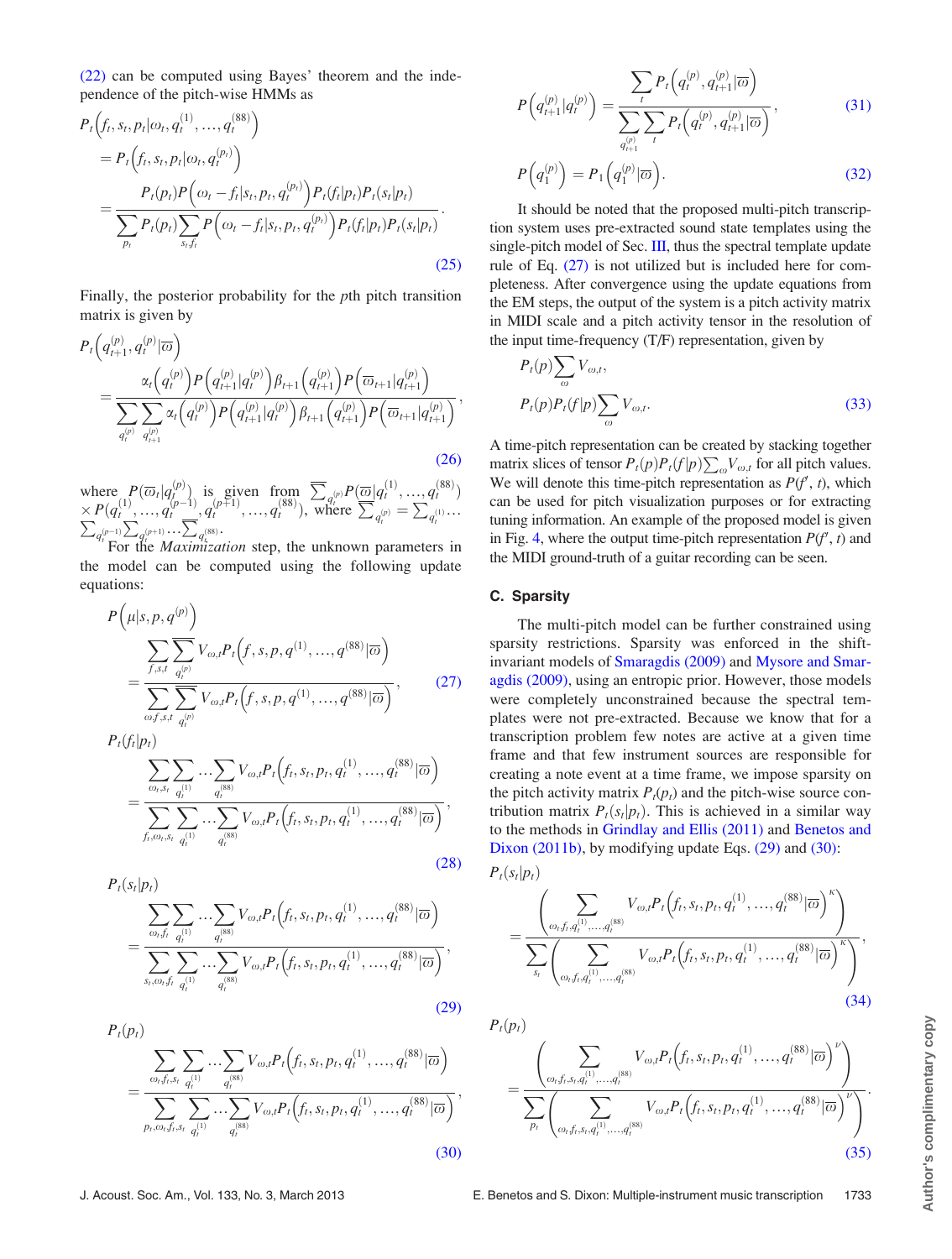<span id="page-7-0"></span>

FIG. 4. (a) Time-pitch representation  $P(f', t)$  of an excerpt of "RWC-MDB-J-2001 No. 7" (guitar). (b) The pitch ground truth of the same recording.

By setting  $\kappa, \nu > 1$ , the entropy in matrices  $P_t(s|p)$  and  $P_t(p)$ is lowered and sparsity is enforced ([Grindlay and Ellis,](#page-13-0) [2011\)](#page-13-0). It should be mentioned that this solution does not guarantee convergence, although it is observed in practice.

# V. POSTPROCESSING

To estimate the note activations from the pitch activity matrix  $P_t(p) \sum_{\omega} V_{\omega,t}$ , a postprocessing step needs to take place. Most spectrogram factorization-based transcription or pitch tracking methods ([Grindlay and Ellis, 2011](#page-13-0); [Mysore](#page-13-0) [and Smaragdis, 2009](#page-13-0); [Dessein](#page-13-0) et al., 2010) estimate the note activations by thresholding the pitch activity matrix. However, HMMs have been used in audio feature-based transcription approaches for note tracking, using the salience function of the system [\(Poliner and Ellis, 2007;](#page-13-0) [Benetos and](#page-13-0) [Dixon, 2011a](#page-13-0); [Ryyn](#page-13-0)ä[nen and Klapuri, 2005](#page-13-0)). Here we will employ pitch-wise HMMs for note tracking using  $P_t(p) \sum_{\omega} V_{\omega,t}$ , as in the non-temporally constrained single pitch template system of [Benetos and Dixon \(2011b\).](#page-13-0)

We model each pitch using a two-state, on/off HMM, which denotes pitch activity/inactivity. The hidden state sequence for each pitch, which is the output of the note tracking step, is given by  $Q^{(p)} = \{q_t^{(p)}\}\.$  For computing the note priors and transition matrices, we used 130 MIDI files from the classic and jazz genres from the RWC database (Goto *et al.*[, 2003](#page-13-0)). The notes that are present in the training set fall within the A1–E6 range, which is representative for the RWC test recordings presented in Sec. [VI B.](#page-8-0) The prior probability for an active note that is lower than A1 or higher than E6 is automatically set to 0.1. We denote the state priors for each pitch p as  $P(q_1^{(p)})$ and the corresponding transitions as  $P(q_t^{(p)}) \cdot (q_{t-1}^{(p)})$ . The most likely state sequence for each pitch is given by

$$
\hat{\mathcal{Q}}^{\prime (p)} = \underset{q_{t}^{\prime (p)}}{\operatorname{argmax}} \prod_{t} P(q_{t}^{\prime (p)} | q_{t-1}^{\prime (p)}) P(q_{t}^{\prime (p)} | q_{t}^{\prime (p)}), \quad (36)
$$

where  $P(o_t^{(p)}|q_t^{(p)})$  is the observation probability for the p-HMM. Equation (36) can be estimated using the Viterbi algorithm ([Rabiner, 1989\)](#page-13-0). We define the observation probability for an active note event using  $P(p, t)$  as

$$
P\left(o_t^{(p)}|q_t^{\prime(p)}=1\right) = \frac{1}{1 + e^{-P_t(p)\sum_{\omega}V_{\omega,t}-\lambda}}.\tag{37}
$$

Equation (37) is a sigmoid curve with  $P_t(p) \sum_{\omega} V_{\omega,t}$  as input. Parameter  $\lambda$  controls the smoothing (a high value will discard pitch candidates with low probability). Essentially, in a case of high values in the pitch activation for a given note, where a gap might occur due to an octave error, a high transition probability in an active state would help filling in that gap, thus performing note smoothing. The output of the postprocessing step is a piano-roll transcription, which can be used for evaluation. An example of the HMM-based note tracking step is given in Fig. [5](#page-8-0), where the input pitch activity matrix and the output transcription piano roll of a string quartet recording can be seen.

#### VI. EXPERIMENTS

# A. Training data

Sound state templates were extracted for various instruments, using their complete note range given the training data available. For extracting piano templates, the MAPS database was employed [\(Emiya](#page-13-0) et al., 2010), where templates from three different piano models were extracted. Sound state templates for bassoon, cello, clarinet, flute, guitar, harpsichord, horn, oboe, organ, and violin were extracted using isolated notes from the RWC musical instrument samples database (Goto et al.[, 2003\)](#page-13-0). In total, source parameter  $s$  has a size of 13 (three sets of templates from the piano and 10 for the rest of the instruments). The note range of each instrument used for sound state template extraction can be seen in Table [I.](#page-8-0) It should be noted that the proposed algorithm can support different note ranges for the existing instruments or can support additional instruments.

Ground-truth labels were given for each note and instrument type, but the sound state templates for each note segment were computed in an unsupervised manner, where the model learns the templates using the single-pitch model of Sec. [III.](#page-3-0) Three sound states were set in the model of Eq.  $(6)$ . As a time-frequency representation, the constant-Q transform (CQT) with 60 bins/octave was used ([Brown, 1991\)](#page-13-0).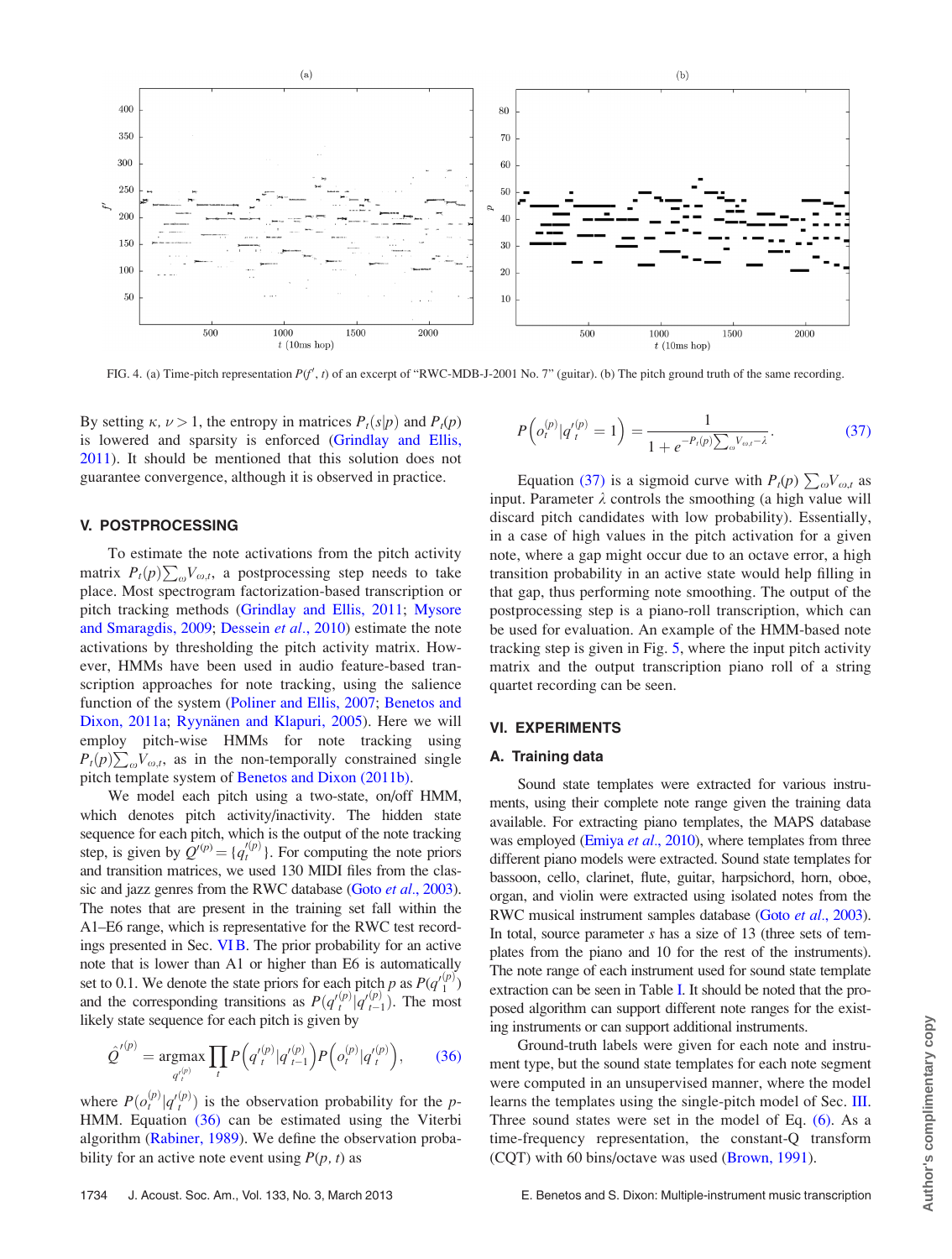<span id="page-8-0"></span>

FIG. 5. (a) The pitch activity matrix  $P_t(p)$ <br>  $\sum V_{\text{eff}}$  of the first 23.8 of "BWC MDP C 2001  $\sum_{\omega}V_{\omega,t}$  of the first 23 s of "RWC-MDB-C-2001 No. 12" (string quartet). (b) The piano-roll transcription output of the note tracking step.

# B. Test data

For testing, 12 excerpts from the RWC database ([Goto](#page-13-0) et al.[, 2003\)](#page-13-0) were employed that have been used extensively for evaluating transcription systems [\(Kameoka](#page-13-0) et al., 2007; [Quesada](#page-13-0) et al., 2010; [Benetos and Dixon, 2011a\)](#page-13-0). Details for the employed recordings can be seen, e.g., in [Quesada](#page-13-0) et al. [\(2010\).](#page-13-0) The excerpts belong to the classic and jazz genres from the RWC database and the duration of each excerpt is 23 s.

In addition, we employed the woodwind quintet recording from the MIREX 2007 multi-F0 development dataset [\(MIREX,](#page-13-0) [2007](#page-13-0)). The multi-track recording has been evaluated in the past in its complete duration [\(Benetos and Dixon, 2011a\)](#page-13-0), in shorter segments [\(Vincent](#page-14-0) et al., 2010; [Peeling and Godsill, 2011](#page-13-0); [Grind](#page-13-0)[lay and Ellis, 2011;](#page-13-0) [Carabias-Orti](#page-13-0) et al., 2011), or in pairs of tracks ([Mysore and Smaragdis, 2009\)](#page-13-0). Finally, we used the 10 Disklavier recordings developed in [Poliner and Ellis \(2007\)](#page-13-0) that

TABLE I. MIDI note range of the instruments employed for sound state template extraction.

| Instrument  | Lowest note | Highest note |  |  |
|-------------|-------------|--------------|--|--|
| Bassoon     | 34          | 72           |  |  |
| Cello       | 26          | 81           |  |  |
| Clarinet    | 50          | 89           |  |  |
| Flute       | 60          | 96           |  |  |
| Guitar      | 40          | 76           |  |  |
| Harpsichord | 28          | 88           |  |  |
| Horn        | 41          | 77           |  |  |
| Oboe        | 58          | 91           |  |  |
| Organ       | 36          | 91           |  |  |
| Piano       | 21          | 108          |  |  |
| Violin      | 55          | 100          |  |  |

were additionally evaluated in Lee et al. [\(2011\)](#page-13-0) and [Benetos and](#page-13-0) [Dixon \(2011a\)](#page-13-0). The Disklavier recordings are sampled at 8 kHz, while the RWC and MIREX recordings are sampled at 44.1 kHz.

#### C. Metrics

For assessing the performance of the proposed system, we employ several metrics from the automatic transcription literature. Frame-based evaluations are made by comparing the transcribed output and the MIDI ground-truth frame by frame using a 10 ms scale as in the MIREX multiple-F0 estimation task ([MIREX, 2007](#page-13-0)). The first employed metric is the overall accuracy, defined in [Dixon \(2000\):](#page-13-0)

$$
Acc_{1} = \frac{\sum_{n} N_{tp}[n]}{\sum_{n} N_{fp}[n] + N_{fn}[n] + N_{tp}[n]},
$$
\n(38)

where  $N_{tp}[n]$  is the number of correctly detected pitches at frame *n*,  $N_{fn}[n]$  denotes the number of false negatives, and  $N_{\text{fn}}[n]$  the number of false positives.

A second accuracy metric is also used, proposed in [Kameoka](#page-13-0) et al. (2007), that also takes into account pitch substitutions:

$$
Acc_2 = \frac{\sum_{n} N_{ref}[n] - N_{fn}[n] - N_{fp}[n] + N_{subs}[n]}{\sum_{n} N_{ref}[n]},
$$
 (39)

where  $N_{ref}[n]$  is the number of ground-truth pitches at frame *n* and  $N_{subs}[n]$  is the number of pitch substitutions, given by  $N_{subs}[n] = min(N_{fn}[n], N_{fn}[n])$ . We also employ the error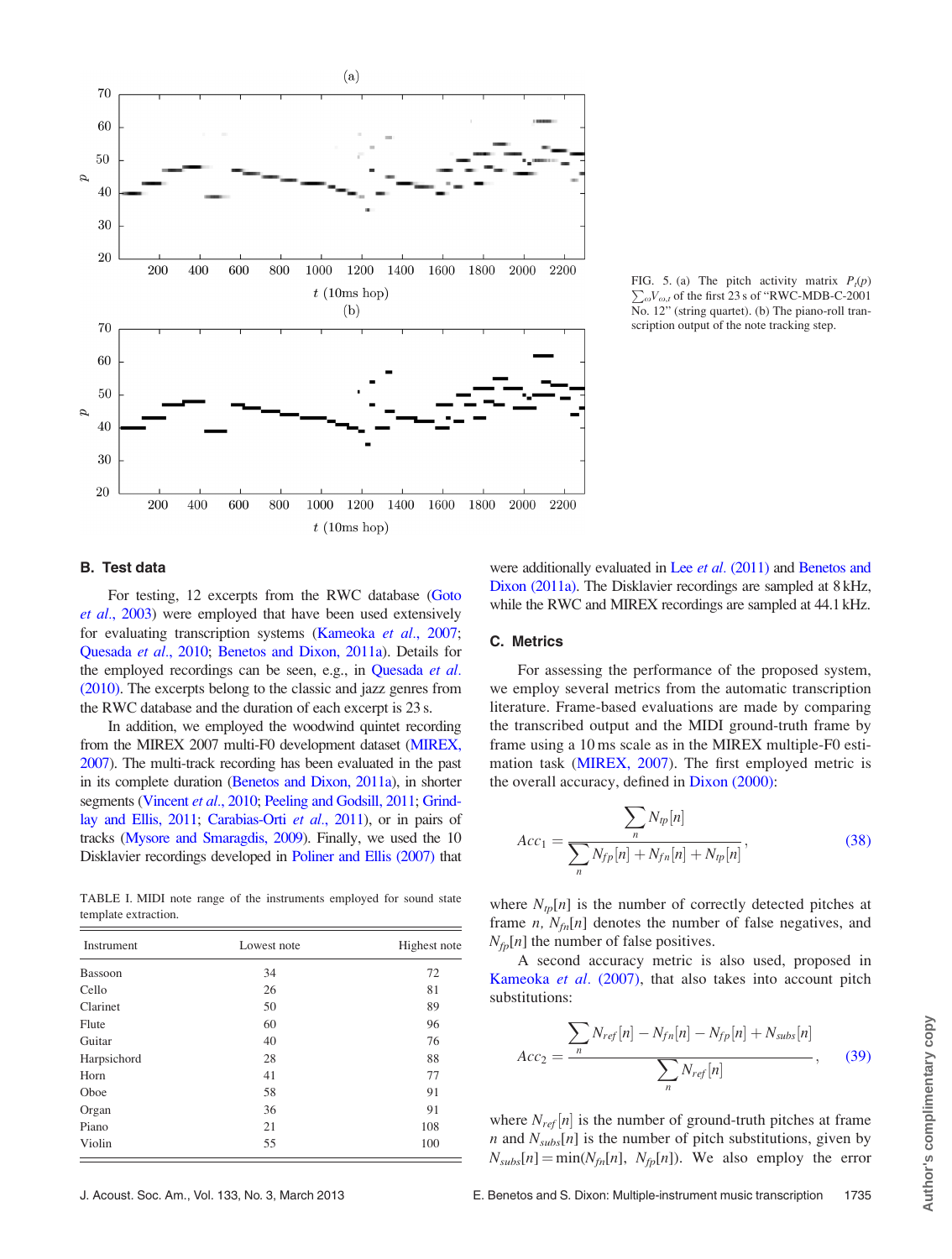metrics defined in [Poliner and Ellis \(2007\)](#page-13-0) that measure the substitution errors ( $E_{subs}$ ), missed detection errors ( $E_{fn}$ ), false alarm errors  $(E_{fp})$ , and the total error  $(E_{tot})$ .

We also used the frame-wise precision, recall, and Fmeasure metric for comparing the transcription performance of the MIREX recording with other methods in the literature, defined in [Vincent](#page-14-0) et al. (2010) as

$$
\mathcal{P} = \frac{\sum_{n} N_{tp}[n]}{\sum_{n} N_{sys}[n]}, \quad \mathcal{R} = \frac{\sum_{n} N_{tp}[n]}{\sum_{n} N_{ref}[n]}, \quad \mathcal{F} = \frac{2\mathcal{RP}}{\mathcal{R} + \mathcal{P}}, \quad (40)
$$

where  $N_{sys}[n]$  is the number of detected pitches.

Finally, for note-based evaluation, we utilized the onset-based metric defined in Bay et al. [\(2009\)](#page-13-0) that is also used in the MIREX note tracking task [\(MIREX, 2007\)](#page-13-0). A note event is assumed to be correct if its onset is within a  $\pm 50$  ms range of a ground-truth onset. For this case, metrics are defined in a similar way to Eq. (40), resulting in the note-based precision, recall, and F-measure, denoted as  $\mathcal{P}_n$ ,  $\mathcal{R}_n$ , and  $\mathcal{F}_n$ , respectively.

#### D. Results

Experiments were performed using the multi-pitch model of Sec. [IV](#page-4-0) with the postprocessing method of Sec. [V.](#page-7-0) For comparison, we utilized the non-temporally constrained shift-invariant PLCA transcription model of [Benetos and](#page-13-0) [Dixon \(2011b\)](#page-13-0) using the same time-frequency representation as an input (CQT with 60 bins/octave) and the same postprocessing step. Experiments were performed using ergodic (fully connected) HMMs, which were initialized with uniform priors and transition probabilities. As in [Grindlay and](#page-13-0) [Ellis \(2011\)](#page-13-0), [Dessein](#page-13-0) et al. (2010), and [Benetos and Dixon](#page-13-0) [\(2011b\)](#page-13-0), results are presented by selecting the parameter value (in this case  $\lambda$ ) that maximizes the average accuracy in a dataset. For each dataset, results using state-of-the-art transcription methods published in the literature for the same experiment are reported for comparison.

Regarding runtimes, the computational time for extracting the sound state templates is negligible. In contrast, the multi-pitch estimation stage has a heavy computational burden, mostly due to the convolutions computed in the E-step of Eq.  $(25)$ , and the M-step in Eqs.  $(28)$ – $(30)$ . In practice, the algorithm converges at about 10–15 iterations; 15 iterations are chosen for the present experiments. Using 32-bit MATLAB with a 1.5 GHz processor, the computation time is approximately  $50 \times$ real time. The note tracking step takes about  $1 \times$ real time. The computation time for the method in [Benetos and Dixon \(2011b\)](#page-13-0) is approximately  $30 \times$ real time and for the PLCA method is approximately  $4 \times$ real time.

## 1. RWC dataset

Transcription results using the 12 excerpts from the RWC database (Goto *et al.*[, 2003\)](#page-13-0) and the complete set of instrument templates are shown in terms of  $Acc<sub>2</sub>$  in Table II. Comparisons are made with the non-temporally constrained SI-PLCA method of [Benetos and Dixon \(2011b\)](#page-13-0) as well as the GMM-based method of [Quesada](#page-13-0) et al. (2010) and the HTC method of [Kameoka](#page-13-0) et al. (2007). It is clearly seen that the proposed method outperforms other transcription approaches for the same experiment. In terms of specific recordings, the lowest performance of the system is reported for recording 12, which is a piano-tenor duet. The lower performance can be attributed to the fact that the current system does not support any spectral templates for singing voice and does not track vibrati that span more than one semitone in range. On the other hand, the best system performance is reported for recording 10, which was performed by a string quartet. This demonstrates that the proposed method can accurately transcribe recordings of non-ideally tuned instruments that also exhibit vibrati, contrary to state-of-the-art audio feature-based methods.

Concerning the statistical significance of the accuracy improvement of the proposed system compared to the other reported systems from the literature, it should be noted that because transcription evaluations take place using 10 ms frames, even a small accuracy change can be shown to be statistically significant [\(Benetos and Dixon, 2011a\)](#page-13-0). In particular, using the recognizer comparison technique of [Guyon](#page-13-0) et al. [\(1998\)](#page-13-0) for the experiments using the RWC

TABLE II. Transcription results  $(Acc_2)$  for the 12 RWC recordings compared with other approaches.

Data Proposed [Benetos and Dixon \(2011b\) Quesada](#page-13-0) et al. (2010) [Kameoka](#page-13-0) et al. (2007)

 $1\ (\%)$  65.1 61.3 61.3 63.5 64.2

| 2(%)         | 65.0 | 68.6 | 72.1 | 62.2 |
|--------------|------|------|------|------|
| 3(%)         | 65.3 | 61.7 | 58.6 | 63.8 |
| 4(%)         | 66.8 | 61.3 | 79.4 | 77.9 |
| 5(%)         | 57.1 | 66.0 | 55.6 | 75.2 |
| 6(%)         | 76.6 | 75.7 | 70.3 | 81.2 |
| 7(%)         | 67.0 | 59.7 | 49.3 | 70.9 |
| 8(%)         | 67.9 | 65.5 | 64.3 | 63.2 |
| 9(%)         | 50.4 | 52.0 | 50.6 | 43.2 |
| 10(%)        | 80.7 | 68.1 | 55.9 | 48.1 |
| 11 $(\% )$   | 57.6 | 52.8 | 51.1 | 37.6 |
| 12(%)        | 34.0 | 29.6 | 38.0 | 27.5 |
| Mean $(\% )$ | 62.8 | 60.2 | 59.1 | 59.6 |
| Std. $(\%)$  | 12.1 | 11.8 | 11.5 | 16.9 |

| m)<br>é<br>۶           |
|------------------------|
| J,<br>i<br>ż<br>ŕ<br>۰ |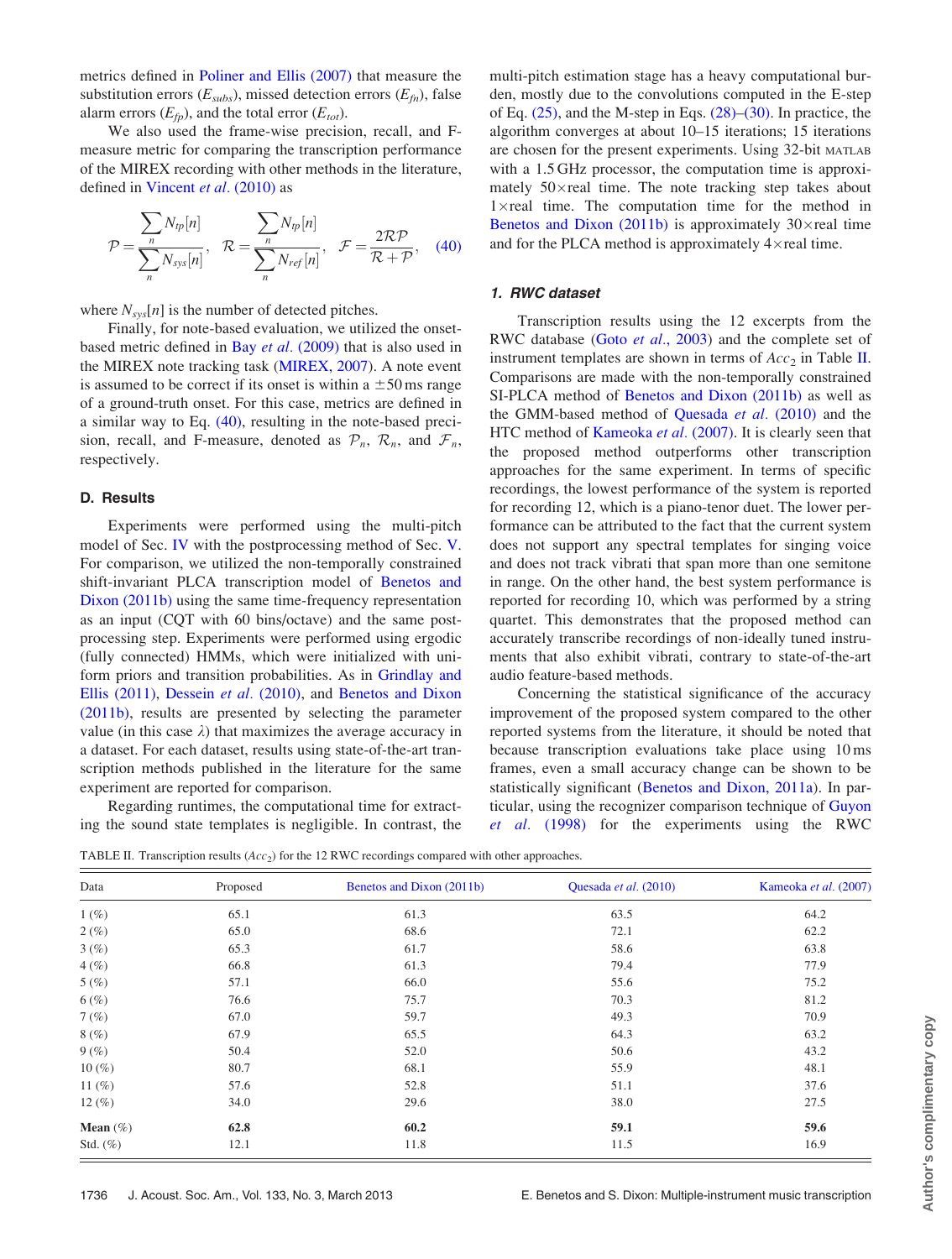TABLE III. Transcription error metrics for the 12 RWC recordings.

| Method                    | $\mathcal{F}_n$ (%) | $Acc_{1}$ (%) | $Acc_{2}$ (%) | $E_{tot}$ (%) | $E_{subs}$ (%) | $E_{\text{fn}}(\%)$ | $E_{fp}$ (%) |
|---------------------------|---------------------|---------------|---------------|---------------|----------------|---------------------|--------------|
| Proposed                  | 44.3                | 61.8          | 62.8          | 37.2          | 8.7            | 19.0                | 9.5          |
| Benetos and Dixon (2011b) | 42.0                | 59.6          | 60.2          | 39.8          | 9.7            | 18.7                | 11.4         |
| PLCA $(\%)$               | 38.8                | 58.5          | 58.6          | 41.4          | 10.6           | 17.5                | 13.4         |

transcription dataset, the significance threshold with 95% confidence is  $1.1\%$  in terms of  $Acc<sub>2</sub>$ , which makes the improvement significant. Thus the differences reported between our current work and previously published results are significant.

Additional transcription metrics for the RWC dataset using the proposed method, the non-temporally constrained one in [Benetos and Dixon \(2011b\)](#page-13-0), and a standard PLCA-based method using one template per instrument and pitch can be seen in Table III. The average note-based precision and recall for the proposed system are 51.2% and 40.4%, respectively. The most common errors occurring in the system are missed detections, usually occurring in dense chords, where only the root note is detected and the higher notes are considered as harmonics. Another source of missed detections in the frame-based evaluation also occurs when the decay part of a note is not recognized due to low energy. Given the fact that estimating note durations is a challenging task even for a human annotator, missed detections due to different note durations is not considered as important as, e.g., having octave errors. Note substitutions can also be octave errors when the lower note is missing or can be semitone errors when an instrument might be severely untuned or might momentarily change pitch. False alarms also occur that are usually octave errors taking place in the attack part of a note. When comparing the proposed system with the non-temporally constrained one, it is apparent that the proposed method outperforms the non-temporally constrained method of [Benetos and Dixon \(2011b\)](#page-13-0) in terms of the lower false alarms produced as well as on note substitutions. The number of false alarms is diminished in the proposed system due to the fact that attack states have been modeled. Also octave errors counting as note substitutions have been diminished due to modeling the decay state of produced notes, where in some cases the fundamental might be suppressed (e.g., piano).

It can also be seen that the shift-invariant model of [Bene](#page-13-0)[tos and Dixon \(2011b\)](#page-13-0) outperforms the standard PLCA-based transcription model. Most of the additional errors introduced by PLCA are false alarms, which are commonly extra notes one octave higher than the expected pitch. Note substitution errors also increased with the majority being semitone errors due to the inability of the PLCA-based model to estimate fine tuning or frequency modulations. It should be noted though that the improvement of a SI-PLCA model over a PLCA one is also dependent on the overall tuning of a dataset, it is expected that transcribing an untuned dataset will cause additional errors in a PLCA-based transcription model. It should be noted that the proposed model (which can extract pitch in high-frequency resolution) can also be useful for tuning and temperament estimation of music recordings.

To demonstrate the effect of the HMM-based postprocessing procedure of Sec. [V](#page-7-0), we perform a comparative experiment on the 12 RWC recordings using the proposed method with simple thresholding on  $P_t(p) \sum_{\omega} V_{\omega,t}$ . In that case,  $Acc_1 = 61.4\%, Acc_2 = 61.9\%, \text{ and } \mathcal{F}_n = 42.1\%.$  Thus the HMM-based postprocessing helps achieve improved performance, especially for the note tracking task.

Regarding sparsity parameters  $\kappa$  and  $\nu$ , the accuracy rates for the RWC dataset using different sparsity values for the two parameters are presented in Fig. 6, where the other sparsity parameter is set to 1.0. It can be seen that with increased source contribution sparsity the accuracy of the system diminishes, while enforcing sparsity on the pitch activation leads to



FIG. 6. (Color online) Transcription results  $(Acc<sub>2</sub>)$  for the RWC dataset using various sparsity parameters (while the other parameter is set to 1.0).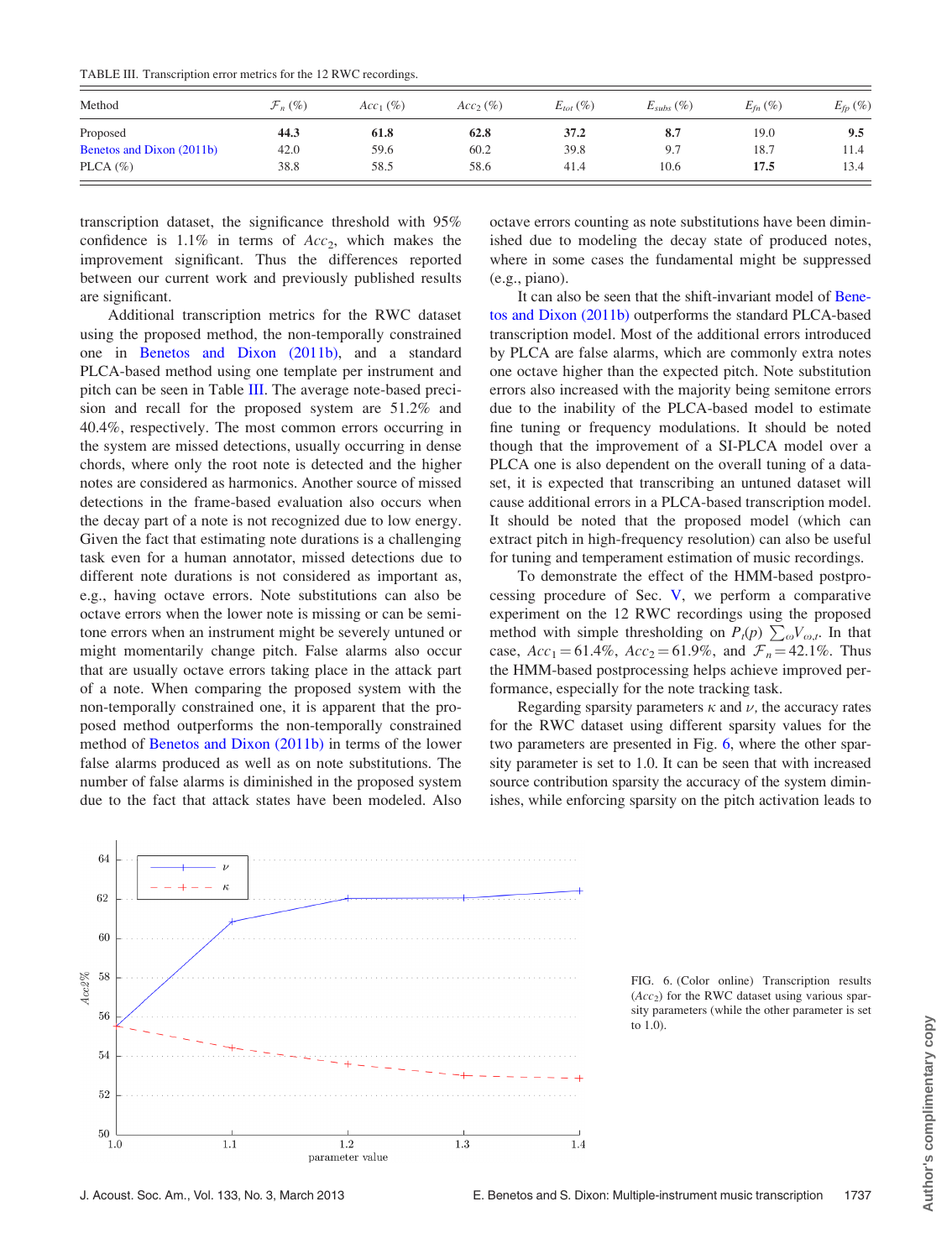TABLE IV. Frame-based  $\mathcal F$  for the first 30 s of the MIREX recording compared with other approaches.

| Method                       | $\mathcal{F}(\%)$ |
|------------------------------|-------------------|
| Proposed                     | 65.9              |
| Benetos and Dixon (2011b)    | 63.7              |
| Peeling and Godsill (2011)   | 59.6              |
| Vincent <i>et al.</i> (2010) | 62.5              |

a significant improvement. However, the optimal combination of sparsity parameters was found to be  $\kappa = 1.1$  and  $\nu = 1.3$ , after experimentation. This indicates that applying a sparsity constraint on the pitch activation results in a cleaner pitch track with less octave errors even though the resulting spectrogram approximation might deviate further compared to the original spectrogram. It should be noted, however, that for a monophonic piece, a greater value of  $\nu$  might be needed compared to a polyphonic piece with a high polyphony level, where a lower  $\nu$  value is more appropriate. It was also shown that by slightly applying sparsity to the source contribution helps in assigning produced notes to single instruments instead of instrument combinations.

#### 2. MIREX recording

Results using the MIREX 2007 woodwind quintet recording are shown in Tables  $IV$  and  $V$ . We use the complete set of instrument templates for transcription. In Table IV, results using the first 30 s of the recording are reported using the F-measure and compared with the method of [Benetos](#page-13-0) [and Dixon \(2011b\)](#page-13-0), the harmonic NMF method of [Vincent](#page-14-0) et al. [\(2010\),](#page-14-0) and the likelihood search method using a Poisson process in [Peeling and Godsill \(2011\)](#page-13-0) (the aforementioned methods used only the first 30 s of the MIREX recording). Again, the proposed method clearly outperforms other methods in the literature. It should be noted that the corresponding precision and recall for the proposed method are  $P = 63.7\%$  and  $R = 68.7\%$ .

Additional transcription metrics using the complete 54 s recording are shown in Table V, compared with the method in [Benetos and Dixon \(2011b\)](#page-13-0). A similar trend with the RWC dataset can be seen where the number of missed detections is significantly greater than the number of false alarms. The note-based precision and recall for the proposed system are 55.0% and 62.2%, respectively. In addition, the first 30 s of the piece were also utilized in [Carabias-Orti](#page-13-0) et al. (2011), resulting in  $F_n = 66.9\%$ . However, in the case of [Carabias-](#page-13-0)Orti et al. [\(2011\),](#page-13-0) the number of instruments present in the signal is known in advance, making again the experimental procedure not directly comparable with the present one. It should be noted that  $\mathcal{F}_n$  is quite higher compared to the frame-based accuracy measure, while the opposite occurs for the RWC database. This can be attributed to the fact that the majority of the produced notes in the MIREX recording are flute trills (with extremely short duration) that are successfully detected by the system.

As far as the choice of templates is concerned, we also transcribe the MIREX recording by only using woodwind templates. The frame-based F-measure reaches 65.2%, which is about 1% lower compared to the full set of templates. This indicates that having a large set of templates that might include instruments not present in the recording does in fact improve transcription accuracy because the combination of different instrument templates might better approximate the spectra of the produced notes.

## 3. Disklavier dataset

Transcription results using the Disklavier dataset from [Poliner and Ellis \(2007\)](#page-13-0) are presented in Table [VI](#page-12-0). For that case, the proposed system and the system of [Benetos and](#page-13-0) [Dixon \(2011b\)](#page-13-0) utilized only the sets of piano templates extracted from the MAPS database (Emiya et al.[, 2010\)](#page-13-0). Using  $Acc<sub>1</sub>$ , it can be seen that the proposed system outperforms the non-temporally constrained system of [Benetos and](#page-13-0) [Dixon \(2011b\),](#page-13-0) the SVM classifier of [Poliner and Ellis](#page-13-0) [\(2007\),](#page-13-0) and the iterative spectral subtraction system with note tracking from [Ryyn](#page-13-0)ä[nen and Klapuri \(2005\).](#page-13-0) Additional metrics for the Disklavier dataset are presented in Table [VII.](#page-12-0) For the proposed method,  $P_n$  and  $R_n$  are 58.8% and 53.0%, respectively. Additional experiments using the Disklavier dataset were performed in the sparse coding system of [Lee](#page-13-0) et al. [\(2011\)](#page-13-0) using the frame-based F-measure as a metric. In that case, the reported  $\mathcal F$  from Lee et al. [\(2011\)](#page-13-0) was 70.2%, while the proposed system reaches  $\mathcal{F} = 73.1\%$ . For the Disklavier dataset [\(Poliner and Ellis, 2007\)](#page-13-0), the statistical significance threshold with 95% confidence is 0.44% in terms of  $Acc<sub>1</sub>$ , which makes the performance difference significant. As far as the choice of templates is concerned, comparative experiments were made using the full template set for the Disklavier recordings. The full set produced  $Acc<sub>1</sub> = 59.4%$ and  $Acc<sub>2</sub> = 57.8\%$ , which outperform the results using only the piano templates.

## 4. Instrument assignment

Finally, an evaluation on the performance of the proposed system for instrument identification in polyphonic music is also performed, using the first 30 s of the MIREX woodwind quintet recording. In this instrument assignment task, a pitch is only considered correct if it occurs at the correct time and is assigned to the proper instrument source [\(Grindlay and Ellis, 2011\)](#page-13-0). Two variants of the system are utilized, one using only templates from the instruments that are present in the signal (bassoon, clarinet, flute, horn, and

TABLE V. Transcription error metrics for the complete MIREX woodwind quintet compared with the approach in [Benetos and Dixon \(2011b\).](#page-13-0)

| Method                    | $\mathcal{F}_n$ (%) | $Acc_{1} (\%)$ | $Acc_2$ (%) | $E_{tot}$ (%) | $E_{subs}$ (%) | $E_{fn}$ (%) | $E_{fp}$ (%)                          |
|---------------------------|---------------------|----------------|-------------|---------------|----------------|--------------|---------------------------------------|
| Proposed                  | 58.4                | 47.8           | 51.5        | 48.5          | 23.7           | 12.7         | $1 \nightharpoonup . \nightharpoonup$ |
| Benetos and Dixon (2011b) | 57.3                | 45.2           | 50.9        | 49.2          | 18.5           | 25.7         | 5.0                                   |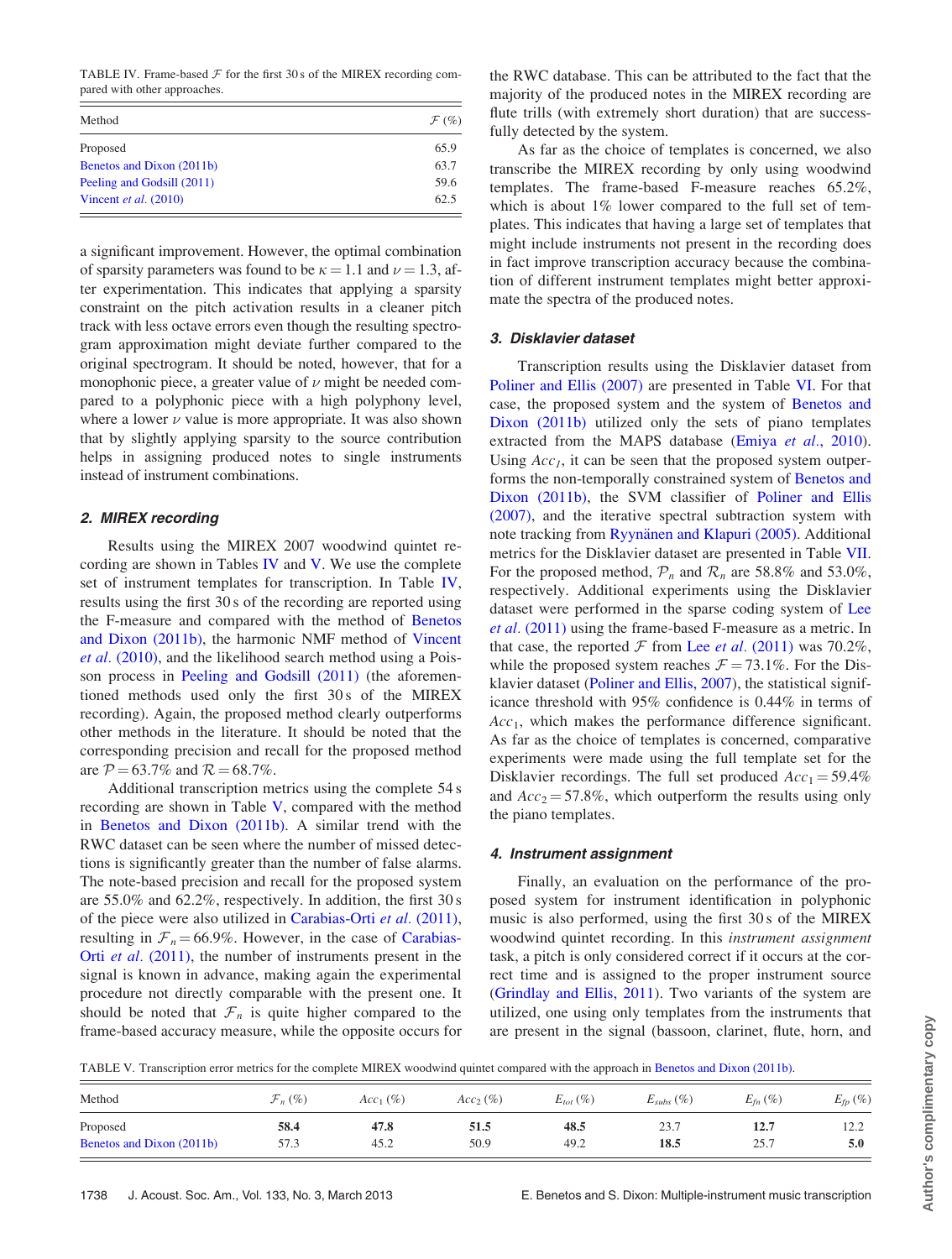<span id="page-12-0"></span>TABLE VI. Mean transcription results  $(Acc_1)$  for the piano recordings in [Poliner and Ellis \(2007\)](#page-13-0) compared with other approaches.

| Method                      | $Acc_{1} (\%)$ |
|-----------------------------|----------------|
| Proposed                    | 58.2           |
| Benetos and Dixon (2011b)   | 57.4           |
| Poliner and Ellis (2007)    | 56.5           |
| Ryynänen and Klapuri (2005) | 41.2           |

oboe) and another using the complete set of instrument templates. The instrument-specific output is given by  $P(s = i, p, t)$  $= P_t(p)P_t(s = i|p)$   $\sum_{\omega}V_{\omega,t}$ , where i is the index for the selected instrument. Postprocessing using the method of Sec. [V](#page-7-0) is applied to each instrument-pitch activation to produce a binary piano-roll, which is compared to the MIDI ground truth of the specific instrument track.

Results are presented in Fig. 7, where it can be seen that the system using the complete set of templates has a higher instrument identification accuracy compared to the system that uses only woodwind templates (a similar trend was reported in [Grindlay and Ellis, 2011\)](#page-13-0). This can be attributed to the fact that combining several instrument templates can help in better approximating produced notes. However, we can note that identification accuracy for bassoon and oboe was better when woodwind templates were used. Clarinet and flute are more accurately transcribed compared to the rest of the instruments; this might be attributed to the spectral shape of the clarinet templates and the pitch range of the flute (where the specific flute notes in the recording were mostly outside the pitch range of the other woodwind instruments). The same segment was also evaluated in [Carabias-Orti](#page-13-0) *et al.* (2011) where  $\mathcal{F} = 37.0\%$ in the case where the instrument sources are known. A 22 s segment of the same recording was also evaluated in [Grindlay](#page-13-0) [and Ellis \(2011\),](#page-13-0) where the reported F-measure for the complete set of templates was 40.0% and the performance for the instrument-specific transcription case interestingly drops at 35.0%. Using the same 22 s segment, the F-measure of the proposed system using the woodwind templates is 43.85% and rises to 45.49% for the complete template set. Thus the proposed system shows promising results for instrument assignment in polyphonic music.

# VII. CONCLUSIONS

In this paper, we presented a polyphonic transcription system that supported the modeling of the temporal evolution of notes produced by multiple instruments. We presented a model that extracted sound state templates from monophonic recordings that was used for creating a multi-pitch multi-instrument template set. Also proposed was a model for multi-pitch detection that extended shift-invariant PLCA by including temporal constraints using multiple HMMs. The system was tested on



FIG. 7. Instrument assignment results  $(F)$  using the first 30 s of the MIREX woodwind quintet.

three datasets that are widely used in the transcription literature, and results were reported using various error metrics. It was shown that the proposed model clearly outperforms a nontemporally constrained shift-invariant PLCA-based model previously proposed in [Benetos and Dixon \(2011b\)](#page-13-0) as well as a standard PLCA-based model, using the same T/F representation and note tracking steps. Also the proposed transcription system outperformed several state-of-the-art multi-pitch detection and transcription systems, and the accuracy improvement achieved was shown to be statistically significant. All in all, the accuracy improvement of the model is attributed to the fact that notes are treated as a sequence of sound state templates that can also exhibit tuning changes and frequency modulations. We also showed that this model is useful for instrument identification in polyphonic music.

Although the proposed model is very rich, it makes an assumption regarding instruments playing the same note at the same time. The pitch shifting tensor  $P_t(f|p)$  is only dependent on the pitch and not on the source s. This was done for computational speed purposes to avoid using a fourthorder tensor in the form of  $P_t(f|s, p)$ . Likewise, the sound state sequence is not source-dependent, to avoid using  $88 \times s$ HMMs in the formulation. Thus when two instruments play the same note at the same time, a single sound state is active for a given time frame. However, the proposed model can still detect the same note played concurrently by different instruments by using  $P_t(s|p)$ , which can be active for multiple sources, even though the pitch shifting and sound state information might not be accurate, thus leading to some expense in accuracy for this rare case.

In the future, the present system will be evaluated in the forthcoming MIREX multi-F0 and note tracking contest [\(MIREX, 2007\)](#page-13-0) as was done with the non-temporally constrained system previously developed by the authors ([Benetos](#page-13-0)

TABLE VII. Transcription error metrics for the piano recordings in [Poliner and Ellis \(2007\)](#page-13-0) compared with the approach in [Benetos and Dixon \(2011b\)](#page-13-0).

| Method                    | $\mathcal{F}_n$ (%) | $Acc_{1}$ (%) | $Acc_{2}$ (%) | $E_{tot}$ (%) | $E_{subs}$ (%) | $E_{fn}$ (%) | $E_{fp}$ (%) |
|---------------------------|---------------------|---------------|---------------|---------------|----------------|--------------|--------------|
| Proposed                  | 55.5                | 58.2          | 57.7          | 42.3          | 9.8            | 18.6         | 13.9         |
| Benetos and Dixon (2011b) | 51.9                | 57.4          | 55.5          | 44.5          | 10.8           | 16.3         | 17.4         |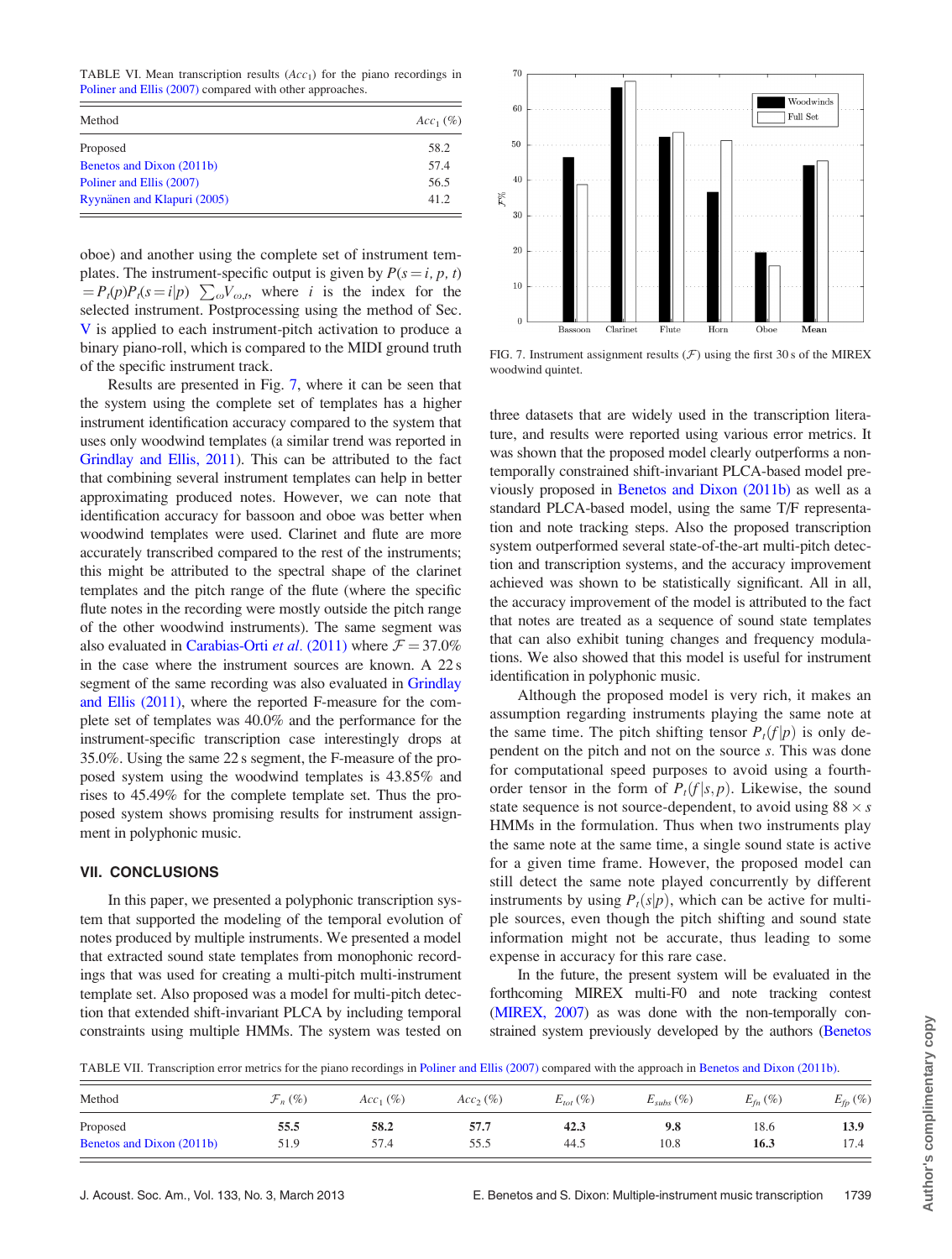<span id="page-13-0"></span>and Dixon, 2011b). Regarding the postprocessing step, a key induction procedure would assist in assigning priors and transition probabilities using training data in the same key. The number of sound states can also become instrument-dependent by performing slight modifications to the model. To that end, an analysis on the number of sound states needed to approximate each instrument source is needed. As far as instrument identification is concerned, although results outperformed the state-ofthe-art for the same experiment, additional work needs to be done to improve the current instrument recognition performance of the system. This can be achieved by utilizing the information provided by the source contribution matrix  $P_t(s|p)$ , combined with features for characterizing music timbre (Peeters, 2004). Finally, the present model can be further extended by incorporating a musicological model of note transitions in the top level (Ryynänen and Klapuri, 2005), which can be done using HMMs or Bayesian networks.

#### ACKNOWLEDGMENTS

E.B. was funded by a Westfield Trust Research Studentship (Queen Mary University of London). We acknowledge the support of the MIReS project, supported by the European Commission, FP7, ICT-2011.1.5 Networked Media and Search Systems, Grant agreement No. 287711.

- Bay, M., Ehmann, A. F., and Downie, J. S. (2009). "Evaluation of multiple-F0 estimation and tracking systems," in 10th International Society of Music Information Retrieval Conference, Kobe, Japan, pp. 315–320.
- Bello, J. P., Daudet, L., Abdallah, S., Duxbury, C., Davies, M., and Sandler, M. (2005). "A tutorial on onset detection of music signals," IEEE Trans. Audio, Speech Lang. Proc. 13, 1035–1047.
- Benetos, E., and Dixon, S. (2011a). "Joint multi-pitch detection using harmonic envelope estimation for polyphonic music transcription," IEEE J. Sel. Top. Signal Proc. 5, 1111–1123.
- Benetos, E., and Dixon, S. (2011b). "Multiple-instrument polyphonic music transcription using a convolutive probabilistic model," in 8th Sound and Music Computing Conference, Padova, Italy, pp. 19–24.
- Benetos, E., and Dixon, S. (2011c). "A temporally-constrained convolutive probabilistic model for pitch detection," in Workshop on Applications of Signal Processing to Audio and Acoustics, New Paltz, NY, pp. 133–136.
- Benetos, E., and Dixon, S. (2012). "Temporally-constrained convolutive probabilistic latent component analysis for multi-pitch detection," in International Conference on Latent Variable Analysis and Signal Separation, Tel-Aviv, Israel, pp. 364–371.
- Brown, J. C. (1991). "Calculation of a constant Q spectral transform," J. Acoust. Soc. Am. 89, 425–434.
- Carabias-Orti, J. J., Virtanen, T., Vera-Candeas, P., Ruiz-Reyes, N., and Canadas-Quesada, F. J. (2011). "Musical instrument sound multiexcitation model for non-negative spectro-gram factorization," IEEE J. Sel. Topics Signal Proc. 5, 1144–1158.
- Davy, M., Godsill, S., and Idier, J. (2006). "Bayesian analysis of western tonal music," J. Acoust. Soc. Am. 119, 2498–2517.
- de Cheveigné, A. (2006). "Multiple F0 estimation," in Computational Auditory Scene Analysis, Algorithms and Applications, edited by D. L. Wang and G. J. Brown (IEEE Press/Wiley, New York), pp. 45–79.
- Dempster, A. P., Laird, N. M., and Rubin, D. B. (1977). "Maximum likelihood from in-complete data via the EM algorithm," J. Royal Stat. Soc. 39, 1–38.
- Dessein, A., Cont, A., and Lemaitre, G. (2010). "Real-time polyphonic music transcription with non-negative matrix factorization and betadivergence," in 11th International Society on Music Information Retrieval Conference, Utrecht, The Netherlands, pp. 489–494.
- Dixon, S. (2000). "On the computer recognition of solo piano music," in 2000 Australasian Computer Music Conference, Brisbane, Australia, pp. 31–37.
- Duan, Z., Pardo, B., and Zhang, C. (2010). "Multiple fundamental frequency estimation by modeling spectral peaks and non-peak regions," IEEE Trans. Audio, Speech Lang. Proc. 18, 2121–2133.
- Emiya, V., Badeau, R., and David, B. (2010). "Multipitch estimation of piano sounds using a new probabilistic spectral smoothness principle," IEEE Trans. Audio, Speech Lang. Proc. 18, 1643–1654.
- Fuentes, B., Badeau, R., and Richard, G. (2011). "Adaptive harmonic timefrequency decomposition of audio using shift-invariant PLCA," in International Conference on Acoustical Speech and Signal Processing, Prague, Czech Republic, pp. 401–404.
- Ghahramani, Z., and Jordan, M. (1997). "Factorial hidden Markov models," Mach. Learn. 29, 245–273.
- Goto, M., Hashiguchi, H., Nishimura, T., and Oka, R. (2003). "RWC music database: Music genre database and musical instrument sound database," in International Conference on Music Information Retrieval, Baltimore, MD.
- Grindlay, G., and Ellis, D. (2011). "Transcribing multi-instrument polyphonic music with hierarchical eigen instruments," IEEE J. Sel. Top. Signal Proc. 5, 1159–1169.
- Guyon, I., Makhoul, J., Schwartz, R., and Vapnik, V. (1998). "What size test set gives good error estimates?" IEEE Trans. Pattern Anal. Mach. Intell. 20, 52–64.
- Kameoka, H., Nishimoto, T., and Sagayama, S. (2007). "A multipitch analyzer based on harmonic temporal structured clustering," IEEE Trans. Audio, Speech Lang. Proc. 15, 982–994.
- Klapuri, A., and Davy, M., editors (2006). Signal Processing Methods for Music Transcription (Springer-Verlag, New York), pp. 440.
- Lee, C.-T., Yang, Y.-H., and Chen, H. (2011). "Automatic transcription of piano music by sparse representation of magnitude spectra," in IEEE International Conference on Multimedia and Expo, Barcelona, Spain, pp. 1–6.
- Lee, D., and Seung, H. (1999). "Learning the parts of objects by nonnegative matrix factorization," Nature 401, 788–791.
- MIREX (2007). "Music Information Retrieval Evaluation eXchange (MIREX)" available at<http://music-ir.org/mirexwiki/> (Last viewed August 19, 2012).
- Mysore, G. (2010). "A non-negative framework for joint modeling of spectral structure and temporal dynamics in sound mixtures," Ph.D. thesis, Stanford University, CA, pp. 143.
- Mysore, G., and Smaragdis, P. (2009). "Relative pitch estimation of multiple instruments," in International Conference on Acoustical Speech and Signal Processing, Taipei, Taiwan, pp. 313–316.
- Nakano, M., Roux, J. L., Kameoka, H., Kitano, Y., Ono, N., and Sagayama, S. (2010). "Nonnegative matrix factorization with Markov-chained bases for modeling time-varying patterns in music spectrograms," in 9th International Conference on Latent Variable Analysis and Signal Separation, St. Malo, France, pp. 149–156.
- Nakano, M., Roux, J. L., Kameoka, H., Ono, N., and Sagayama, S. (2011). "Infinite-state spectrum model for music signal analysis," in International Conference on Acoustical Speech and Signal Processing, Prague, Czech Republic, pp. 1972–1975.
- Peeling, P., and Godsill, S. (2011). "Multiple pitch estimation using nonhomogeneous Poisson processes," IEEE J. Sel. Top. Signal Proc. 5, 1133–1143.
- Peeling, P., Li, C., and Godsill, S. (2007). "Poisson point process modeling for polyphonic music transcription," J. Acoust. Soc. Am. 121, 168–175.
- Peeters, G. (2004). "A large set of audio features for sound description (similarity and classification) in the CUIDADO project," Technical Report No. CUIDADO I.S.T. Project.
- Pertusa, A., and Iñesta, J. M. (2008). "Multiple fundamental frequency estimation using Gaussian smoothness," in International Conference on Acoustical Speech and Signal Processing, Las Vegas, NV, pp. 105–108.
- Poliner, G., and Ellis, D. (2007). "A discriminative model for polyphonic piano transcription," EURASIP J. Adv. Signal Process. 154–162.
- Quesada, F. C., Ruiz-Reyes, N., Candeas, P. V., Carabias-Orti, J. J., and Maldonado, S. (2010). "A multiple-F0 estimation approach based on Gaussian spectral modeling for polyphonic music transcription," J. New Mus. Res. 39, 93–107.
- Rabiner, L. R. (1989). "A tutorial on hidden Markov models and selected applications in speech recognition," Proc, IEEE 77, 257–286.
- Ryynänen, M., and Klapuri, A. (2005). "Polyphonic music transciption using note event modeling," in Workshop on Applications of Signal Processing to Audio and Acoustics, New Paltz, NY, pp. 319–322.
- Shashanka, M., Raj, B., and Smaragdis, P. (2008). "Probabilistic latent variable models as nonnegative factorizations," Comput. Intell. Neurosci. 2008, 947438.
- Smaragdis, P. (2009). "Relative-pitch tracking of multiple arbitary sounds," J. Acoust. Soc. Am. 125, 3406–3413.
- Smaragdis, P., and Raj, B. (2007). "Shift-invariant probabilistic latent component analysis," Technical Report No. TR2007-009, Mitsubishi Electric Research Laboratories.